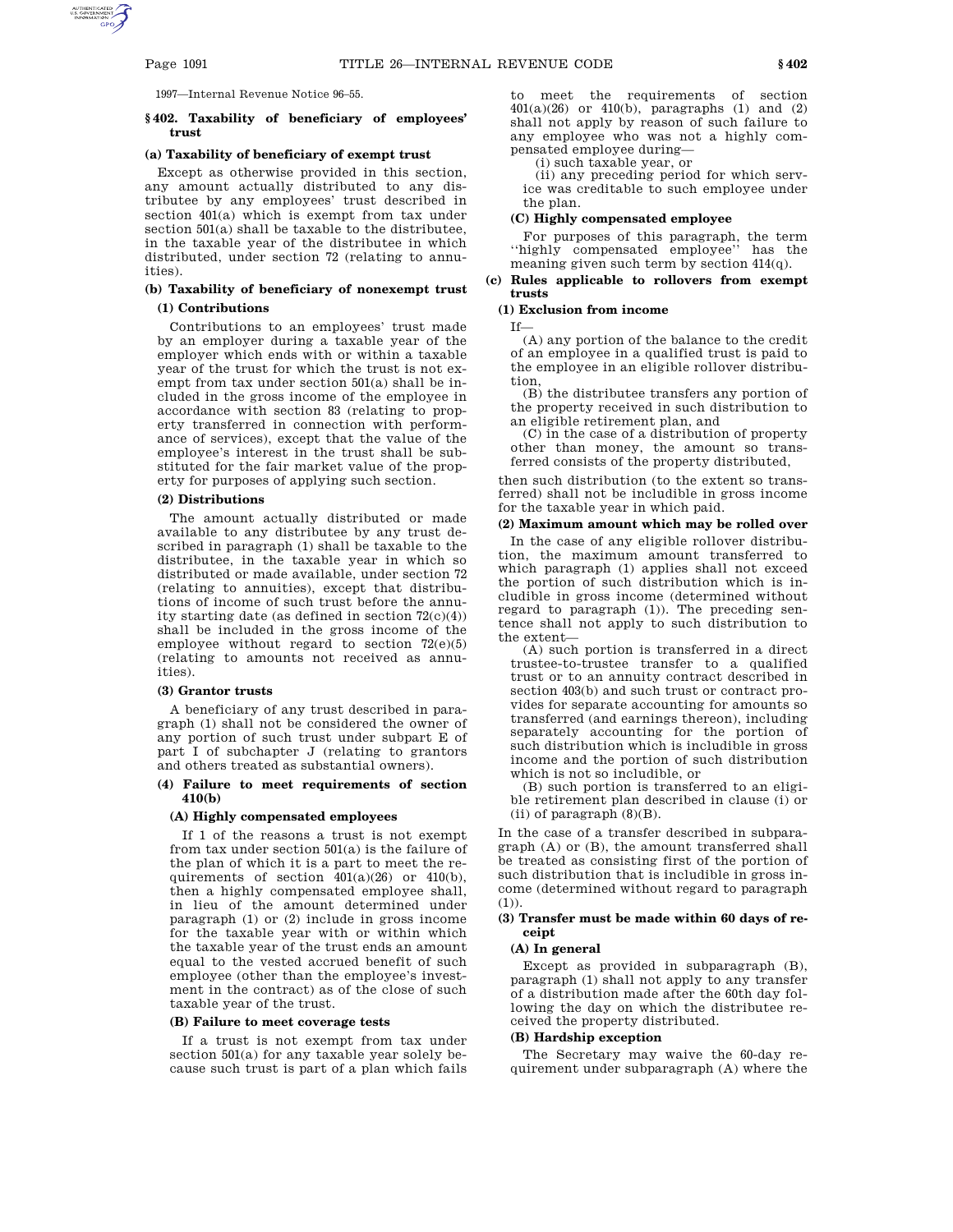failure to waive such requirement would be against equity or good conscience, including casualty, disaster, or other events beyond the reasonable control of the individual subject to such requirement.

#### **(4) Eligible rollover distribution**

For purposes of this subsection, the term ''eligible rollover distribution'' means any distribution to an employee of all or any portion of the balance to the credit of the employee in a qualified trust; except that such term shall not include—

(A) any distribution which is one of a series of substantially equal periodic payments (not less frequently than annually) made—

(i) for the life (or life expectancy) of the employee or the joint lives (or joint life expectancies) of the employee and the employee's designated beneficiary, or

(ii) for a specified period of 10 years or more,

(B) any distribution to the extent such distribution is required under section 401(a)(9), and

(C) any distribution which is made upon hardship of the employee.

If all or any portion of a distribution during 2009 is treated as an eligible rollover distribution but would not be so treated if the minimum distribution requirements under section 401(a)(9) had applied during 2009, such distribution shall not be treated as an eligible rollover distribution for purposes of section 401(a)(31) or 3405(c) or subsection (f) of this section.

### **(5) Transfer treated as rollover contribution under section 408**

For purposes of this title, a transfer to an eligible retirement plan described in clause (i) or (ii) of paragraph (8)(B) resulting in any portion of a distribution being excluded from gross income under paragraph (1) shall be treated as a rollover contribution described in section  $408(d)(3)$ .

# **(6) Sales of distributed property**

For purposes of this subsection—

### **(A) Transfer of proceeds from sale of distributed property treated as transfer of distributed property**

The transfer of an amount equal to any portion of the proceeds from the sale of property received in the distribution shall be treated as the transfer of property received in the distribution.

### **(B) Proceeds attributable to increase in value**

The excess of fair market value of property on sale over its fair market value on distribution shall be treated as property received in the distribution.

### **(C) Designation where amount of distribution exceeds rollover contribution**

In any case where part or all of the distribution consists of property other than money—

(i) the portion of the money or other property which is to be treated as attributable to amounts not included in gross income, and

(ii) the portion of the money or other property which is to be treated as included in the rollover contribution,

shall be determined on a ratable basis unless the taxpayer designates otherwise. Any designation under this subparagraph for a taxable year shall be made not later than the time prescribed by law for filing the return for such taxable year (including extensions thereof). Any such designation, once made, shall be irrevocable.

### **(D) Nonrecognition of gain or loss**

No gain or loss shall be recognized on any sale described in subparagraph (A) to the extent that an amount equal to the proceeds is transferred pursuant to paragraph (1).

# **(7) Special rule for frozen deposits**

# **(A) In general**

The 60-day period described in paragraph (3) shall not—

(i) include any period during which the amount transferred to the employee is a frozen deposit, or

(ii) end earlier than 10 days after such amount ceases to be a frozen deposit.

#### **(B) Frozen deposits**

For purposes of this subparagraph, the term ''frozen deposit'' means any deposit which may not be withdrawn because of—

(i) the bankruptcy or insolvency of any financial institution, or

(ii) any requirement imposed by the State in which such institution is located by reason of the bankruptcy or insolvency (or threat thereof) of 1 or more financial institutions in such State.

A deposit shall not be treated as a frozen deposit unless on at least 1 day during the 60 day period described in paragraph (3) (without regard to this paragraph) such deposit is described in the preceding sentence.

#### **(8) Definitions**

For purposes of this subsection—

**(A) Qualified trust**

The term ''qualified trust'' means an employees' trust described in section 401(a) which is exempt from tax under section 501(a).

#### **(B) Eligible retirement plan**

The term "eligible retirement plan" means—

(i) an individual retirement account described in section 408(a),

(ii) an individual retirement annuity described in section 408(b) (other than an endowment contract),

(iii) a qualified trust,

(iv) an annuity plan described in section 403(a),

 $(v)$  an eligible deferred compensation plan described in section 457(b) which is maintained by an eligible employer described in section  $457(e)(1)(A)$ , and

(vi) an annuity contract described in section 403(b).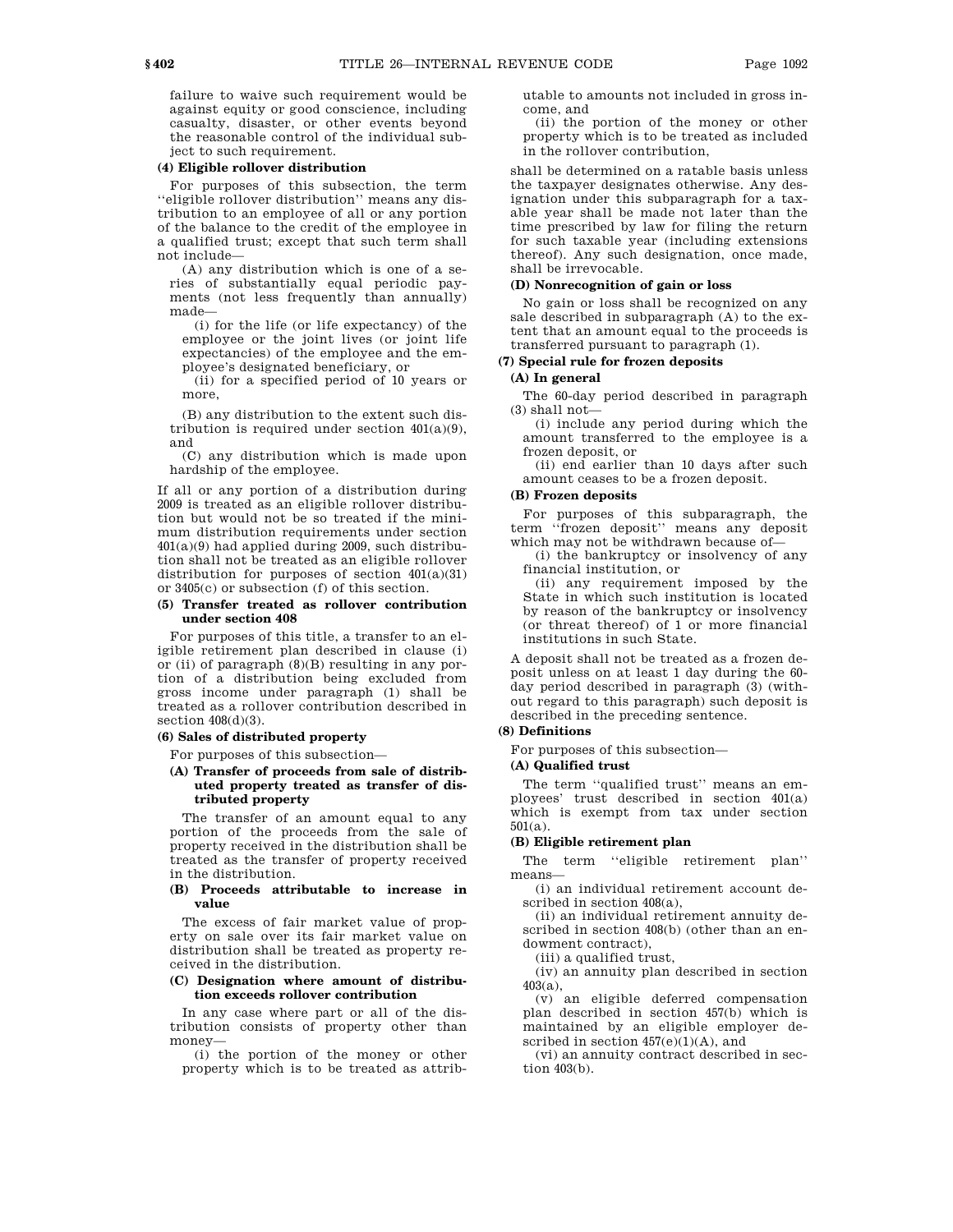If any portion of an eligible rollover distribution is attributable to payments or distributions from a designated Roth account (as defined in section 402A), an eligible retirement plan with respect to such portion shall include only another designated Roth account and a Roth IRA.

### **(9) Rollover where spouse receives distribution after death of employee**

If any distribution attributable to an employee is paid to the spouse of the employee after the employee's death, the preceding provisions of this subsection shall apply to such distribution in the same manner as if the spouse were the employee.

#### **(10) Separate accounting**

Unless a plan described in clause (v) of paragraph (8)(B) agrees to separately account for amounts rolled into such plan from eligible retirement plans not described in such clause, the plan described in such clause may not accept transfers or rollovers from such retirement plans.

# **(11) Distributions to inherited individual retirement plan of nonspouse beneficiary**

### **(A) In general**

If, with respect to any portion of a distribution from an eligible retirement plan described in paragraph  $(8)(B)(iii)$  of a deceased employee, a direct trustee-to-trustee transfer is made to an individual retirement plan described in clause (i) or (ii) of paragraph (8)(B) established for the purposes of receiving the distribution on behalf of an individual who is a designated beneficiary (as defined by section  $401(a)(9)(E)$  of the employee and who is not the surviving spouse of the employee—

(i) the transfer shall be treated as an eligible rollover distribution,

(ii) the individual retirement plan shall be treated as an inherited individual retirement account or individual retirement annuity (within the meaning of section  $408(d)(3)(C))$  for purposes of this title, and

(iii) section  $401(a)(9)(B)$  (other than clause (iv) thereof) shall apply to such plan.

### **(B) Certain trusts treated as beneficiaries**

For purposes of this paragraph, to the extent provided in rules prescribed by the Secretary, a trust maintained for the benefit of one or more designated beneficiaries shall be treated in the same manner as a designated beneficiary.

### **(d) Taxability of beneficiary of certain foreign situs trusts**

For purposes of subsections (a), (b), and (c), a stock bonus, pension, or profit-sharing trust which would qualify for exemption from tax under section 501(a) except for the fact that it is a trust created or organized outside the United States shall be treated as if it were a trust exempt from tax under section 501(a).

# **(e) Other rules applicable to exempt trusts**

#### **(1) Alternate payees**

#### **(A) Alternate payee treated as distributee**

For purposes of subsection (a) and section 72, an alternate payee who is the spouse or former spouse of the participant shall be treated as the distributee of any distribution or payment made to the alternate payee under a qualified domestic relations order (as defined in section 414(p)).

#### **(B) Rollovers**

If any amount is paid or distributed to an alternate payee who is the spouse or former spouse of the participant by reason of any qualified domestic relations order (within the meaning of section  $414(p)$ , subsection  $(c)$ shall apply to such distribution in the same manner as if such alternate payee were the employee.

### **(2) Distributions by United States to nonresident aliens**

The amount includible under subsection (a) in the gross income of a nonresident alien with respect to a distribution made by the United States in respect of services performed by an employee of the United States shall not exceed an amount which bears the same ratio to the amount includible in gross income without regard to this paragraph as—

(A) the aggregate basic pay paid by the United States to such employee for such services, reduced by the amount of such basic pay which was not includible in gross income by reason of being from sources without the United States, bears to

(B) the aggregate basic pay paid by the United States to such employee for such services.

In the case of distributions under the civil service retirement laws, the term ''basic pay'' shall have the meaning provided in section 8331(3) of title 5, United States Code.

#### **(3) Cash or deferred arrangements**

For purposes of this title, contributions made by an employer on behalf of an employee to a trust which is a part of a qualified cash or deferred arrangement (as defined in section  $401(k)(2)$  or which is part of a salary reduction agreement under section 403(b) shall not be treated as distributed or made available to the employee nor as contributions made to the trust by the employee merely because the arrangement includes provisions under which the employee has an election whether the contribution will be made to the trust or received by the employee in cash.

#### **(4) Net unrealized appreciation**

### **(A) Amounts attributable to employee contributions**

For purposes of subsection (a) and section 72, in the case of a distribution other than a lump sum distribution, the amount actually distributed to any distributee from a trust described in subsection (a) shall not include any net unrealized appreciation in securities of the employer corporation attributable to amounts contributed by the employee (other than deductible employee contributions within the meaning of section  $72(0)(5)$ ). This subparagraph shall not apply to a distribution to which subsection (c) applies.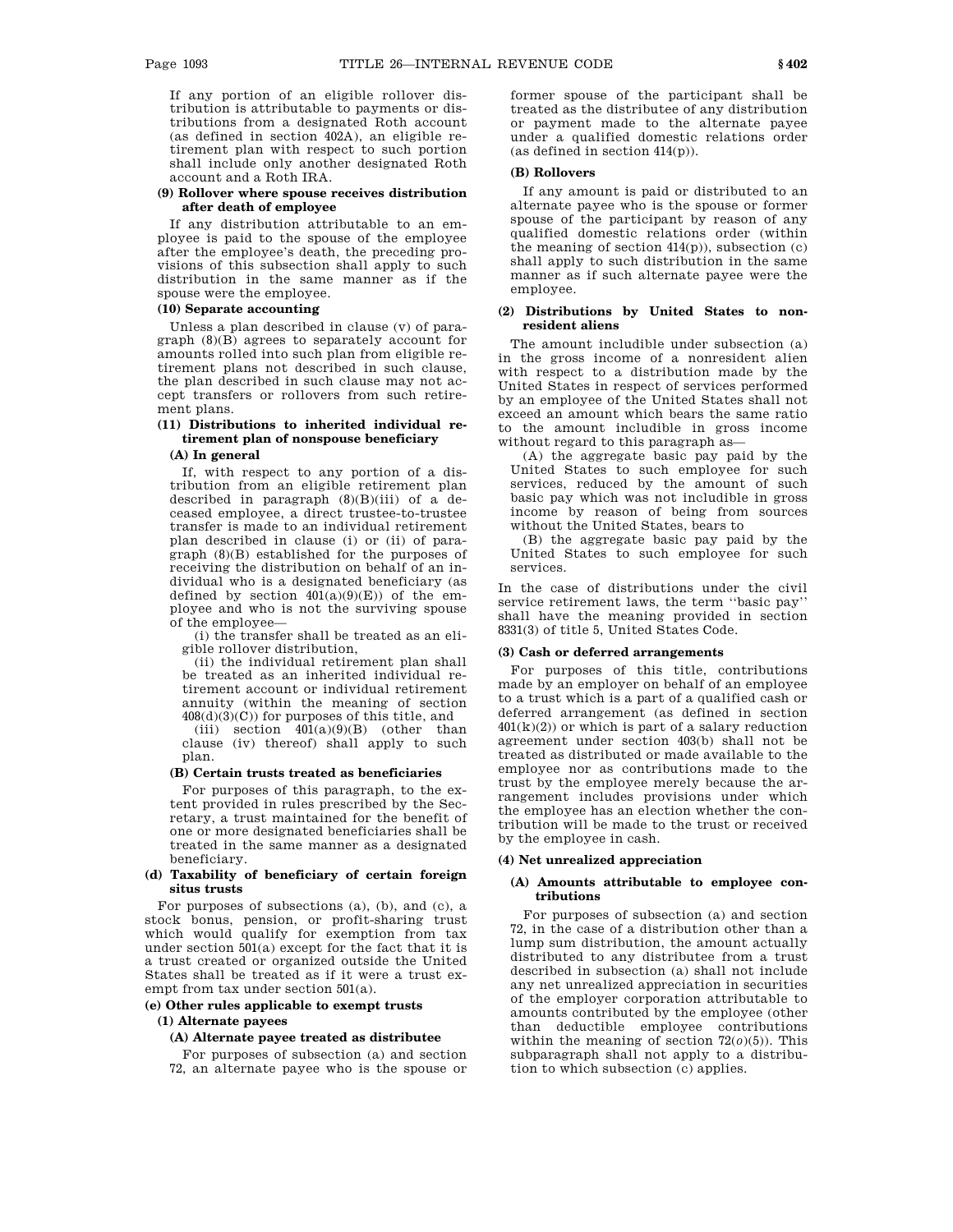## **(B) Amounts attributable to employer contributions**

For purposes of subsection (a) and section 72, in the case of any lump sum distribution which includes securities of the employer corporation, there shall be excluded from gross income the net unrealized appreciation attributable to that part of the distribution which consists of securities of the employer corporation. In accordance with rules prescribed by the Secretary, a taxpayer may elect, on the return of tax on which a lump sum distribution is required to be included, not to have this subparagraph apply to such distribution.

### **(C) Determination of amounts and adjustments**

For purposes of subparagraphs (A) and (B), net unrealized appreciation and the resulting adjustments to basis shall be determined in accordance with regulations prescribed by the Secretary.

# **(D) Lump-sum distribution**

For purposes of this paragraph—

# **(i) In general**

The term "lump-sum distribution" means the distribution or payment within one taxable year of the recipient of the balance to the credit of an employee which becomes payable to the recipient—

(I) on account of the employee's death, (II) after the employee attains age 591 ⁄2,

(III) on account of the employee's separation from service, or

(IV) after the employee has become disabled (within the meaning of section  $72(m)(7)$ ).

from a trust which forms a part of a plan described in section 401(a) and which is exempt from tax under section 501 or from a plan described in section 403(a). Subclause (III) of this clause shall be applied only with respect to an individual who is an employee without regard to section 401(c)(1), and subclause (IV) shall be applied only with respect to an employee within the meaning of section  $401(c)(1)$ . For purposes of this clause, a distribution to two or more trusts shall be treated as a distribution to one recipient. For purposes of this paragraph, the balance to the credit of the employee does not include the accumulated deductible employee contributions under the plan (within the meaning of section 72(*o*)(5)).

### **(ii) Aggregation of certain trusts and plans**

For purposes of determining the balance to the credit of an employee under clause  $(i)$ 

(I) all trusts which are part of a plan shall be treated as a single trust, all pension plans maintained by the employer shall be treated as a single plan, all profit-sharing plans maintained by the employer shall be treated as a single plan, and all stock bonus plans maintained by the employer shall be treated as a single plan, and

(II) trusts which are not qualified trusts under section 401(a) and annuity contracts which do not satisfy the requirements of section  $404(a)(2)$  shall not be taken into account.

### **(iii) Community property laws**

The provisions of this paragraph shall be applied without regard to community property laws.

# **(iv) Amounts subject to penalty**

This paragraph shall not apply to amounts described in subparagraph (A) of section  $72(m)(5)$  to the extent that section 72(m)(5) applies to such amounts.

#### **(v) Balance to credit of employee not to include amounts payable under qualified domestic relations order**

For purposes of this paragraph, the balance to the credit of an employee shall not include any amount payable to an alternate payee under a qualified domestic relations order (within the meaning of section  $414(p)$ ).

#### **(vi) Transfers to cost-of-living arrangement not treated as distribution**

For purposes of this paragraph, the balance to the credit of an employee under a defined contribution plan shall not include any amount transferred from such defined contribution plan to a qualified cost-of-living arrangement (within the meaning of section  $415(k)(2)$  under a defined benefit plan.

### **(vii) Lump-sum distributions of alternate payees**

If any distribution or payment of the balance to the credit of an employee would be treated as a lump-sum distribution, then, for purposes of this paragraph, the payment under a qualified domestic relations order (within the meaning of section 414(p)) of the balance to the credit of an alternate payee who is the spouse or former spouse of the employee shall be treated as a lump-sum distribution. For purposes of this clause, the balance to the credit of the alternate payee shall not include any amount payable to the employee.

#### **(E) Definitions relating to securities**

For purposes of this paragraph—

### **(i) Securities**

The term ''securities'' means only shares of stock and bonds or debentures issued by a corporation with interest coupons or in registered form.

### **(ii) Securities of the employer**

The term ''securities of the employer corporation'' includes securities of a parent or subsidiary corporation (as defined in subsections (e) and (f) of section 424) of the employer corporation.

# **[(5) Repealed. Pub. L. 104–188, title I, § 1401(b)(13), Aug. 20, 1996, 110 Stat. 1789]**

#### **(6) Direct trustee-to-trustee transfers**

Any amount transferred in a direct trusteeto-trustee transfer in accordance with section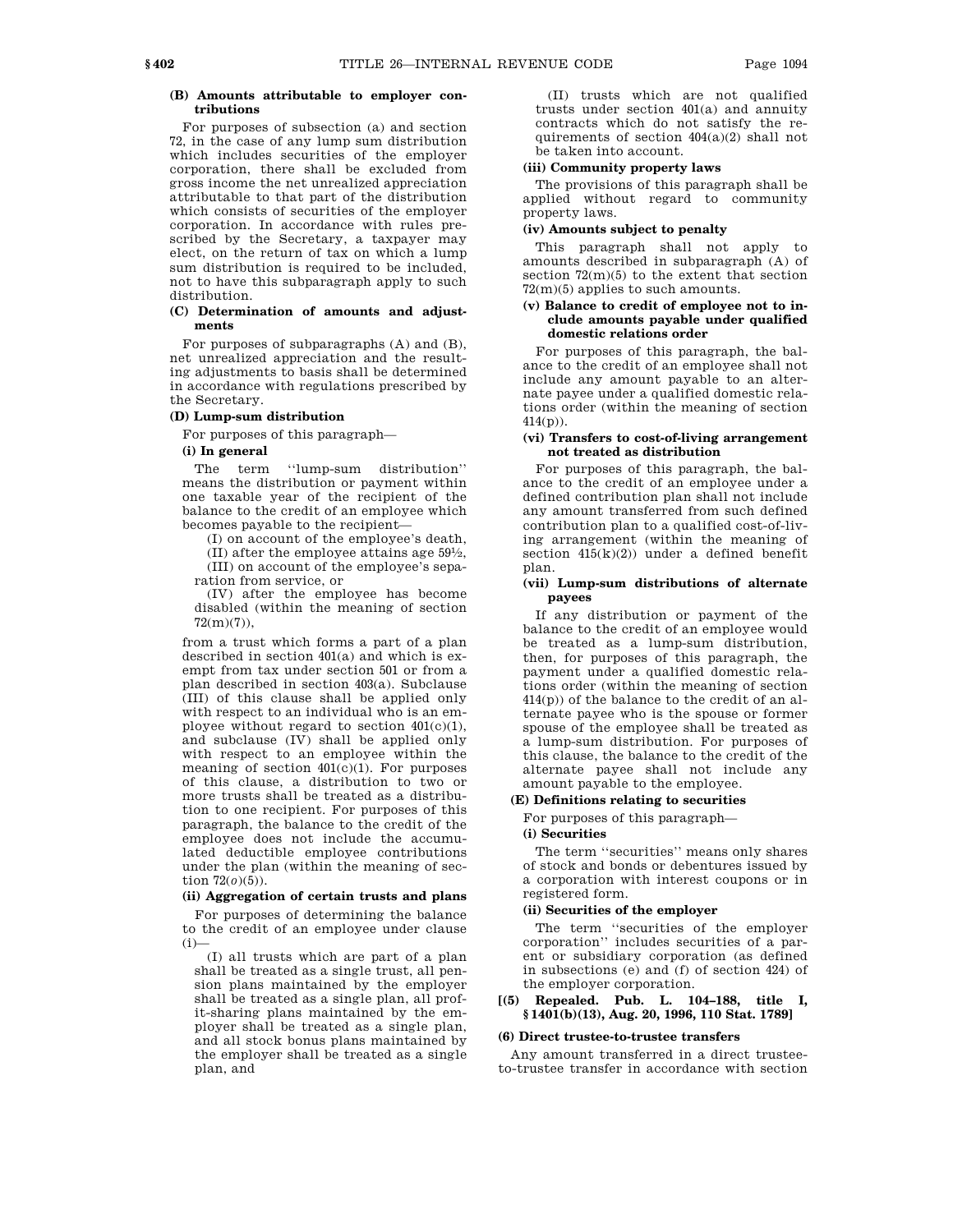$401(a)(31)$  shall not be includible in gross income for the taxable year of such transfer.

# **(f) Written explanation to recipients of distributions eligible for rollover treatment**

### **(1) In general**

The plan administrator of any plan shall, within a reasonable period of time before making an eligible rollover distribution, provide a written explanation to the recipient—

(A) of the provisions under which the recipient may have the distribution directly transferred to an eligible retirement plan and that the automatic distribution by direct transfer applies to certain distributions in accordance with section  $401(a)(31)(B)$ ,

(B) of the provision which requires the withholding of tax on the distribution if it is not directly transferred to an eligible retirement plan,

(C) of the provisions under which the distribution will not be subject to tax if transferred to an eligible retirement plan within 60 days after the date on which the recipient received the distribution,

(D) if applicable, of the provisions of subsections (d) and (e) of this section, and

(E) of the provisions under which distributions from the eligible retirement plan receiving the distribution may be subject to restrictions and tax consequences which are different from those applicable to distributions from the plan making such distribution.

#### **(2) Definitions**

For purposes of this subsection—

### **(A) Eligible rollover distribution**

The term ''eligible rollover distribution'' has the same meaning as when used in subsection (c) of this section, paragraph (4) of section 403(a), subparagraph (A) of section 403(b)(8), or subparagraph (A) of section 457(e)(16). Such term shall include any distribution to a designated beneficiary which would be treated as an eligible rollover distribution by reason of subsection  $(c)(11)$ , or section  $403(a)(4)(B)$ ,  $403(b)(8)(B)$ , or section  $\frac{403(a)(4)(B)}{403(b)(8)(B)}$ , or 457(e)(16)(B), if the requirements of subsection (c)(11) were satisfied.

#### **(B) Eligible retirement plan**

The term "eligible retirement plan" has the meaning given such term by subsection  $(c)(8)(B)$ .

# **(g) Limitation on exclusion for elective deferrals (1) In general**

#### **(A) Limitation**

Notwithstanding subsections (e)(3) and  $(h)(1)(B)$ , the elective deferrals of any individual for any taxable year shall be included in such individual's gross income to the extent the amount of such deferrals for the taxable year exceeds the applicable dollar amount. The preceding sentence shall not apply to the portion of such excess as does not exceed the designated Roth contributions of the individual for the taxable year.

## **(B) Applicable dollar amount**

For purposes of subparagraph (A), the applicable dollar amount shall be the amount determined in accordance with the following table:

### **For taxable years The applicable beginning in dollar amount: calendar year:** 2002 ....................................................... \$11,000 2003 ....................................................... \$12,000 2004 ....................................................... \$13,000 2005 ....................................................... \$14,000 2006 or thereafter ................................. \$15,000.

#### **(C) Catch-up contributions**

In addition to subparagraph (A), in the case of an eligible participant (as defined in section 414(v)), gross income shall not include elective deferrals in excess of the applicable dollar amount under subparagraph (B) to the extent that the amount of such elective deferrals does not exceed the applicable dollar amount under section  $414(v)(2)(B)(i)$  for the taxable year (without regard to the treatment of the elective deferrals by an applicable employer plan under section  $414(v)$ ).

# **(2) Distribution of excess deferrals**

#### **(A) In general**

If any amount (hereinafter in this paragraph referred to as ''excess deferrals'') is included in the gross income of an individual under paragraph (1) (or would be included but for the last sentence thereof) for any taxable year—

(i) not later than the 1st March 1 following the close of the taxable year, the individual may allocate the amount of such excess deferrals among the plans under which the deferrals were made and may notify each such plan of the portion allocated to it, and

(ii) not later than the 1st April 15 following the close of the taxable year, each such plan may distribute to the individual the amount allocated to it under clause (i) (and any income allocable to such amount through the end of such taxable year).

The distribution described in clause (ii) may be made notwithstanding any other provision of law.

### **(B) Treatment of distribution under section 401(k)**

Except to the extent provided under rules prescribed by the Secretary, notwithstanding the distribution of any portion of an excess deferral from a plan under subparagraph  $(A)(ii)$ , such portion shall, for purposes of applying section  $401(k)(3)(A)(ii)$ , be treated as an employer contribution.

## **(C) Taxation of distribution**

In the case of a distribution to which subparagraph (A) applies—

(i) except as provided in clause (ii), such distribution shall not be included in gross income, and

(ii) any income on the excess deferral shall, for purposes of this chapter, be treated as earned and received in the taxable year in which such income is distributed.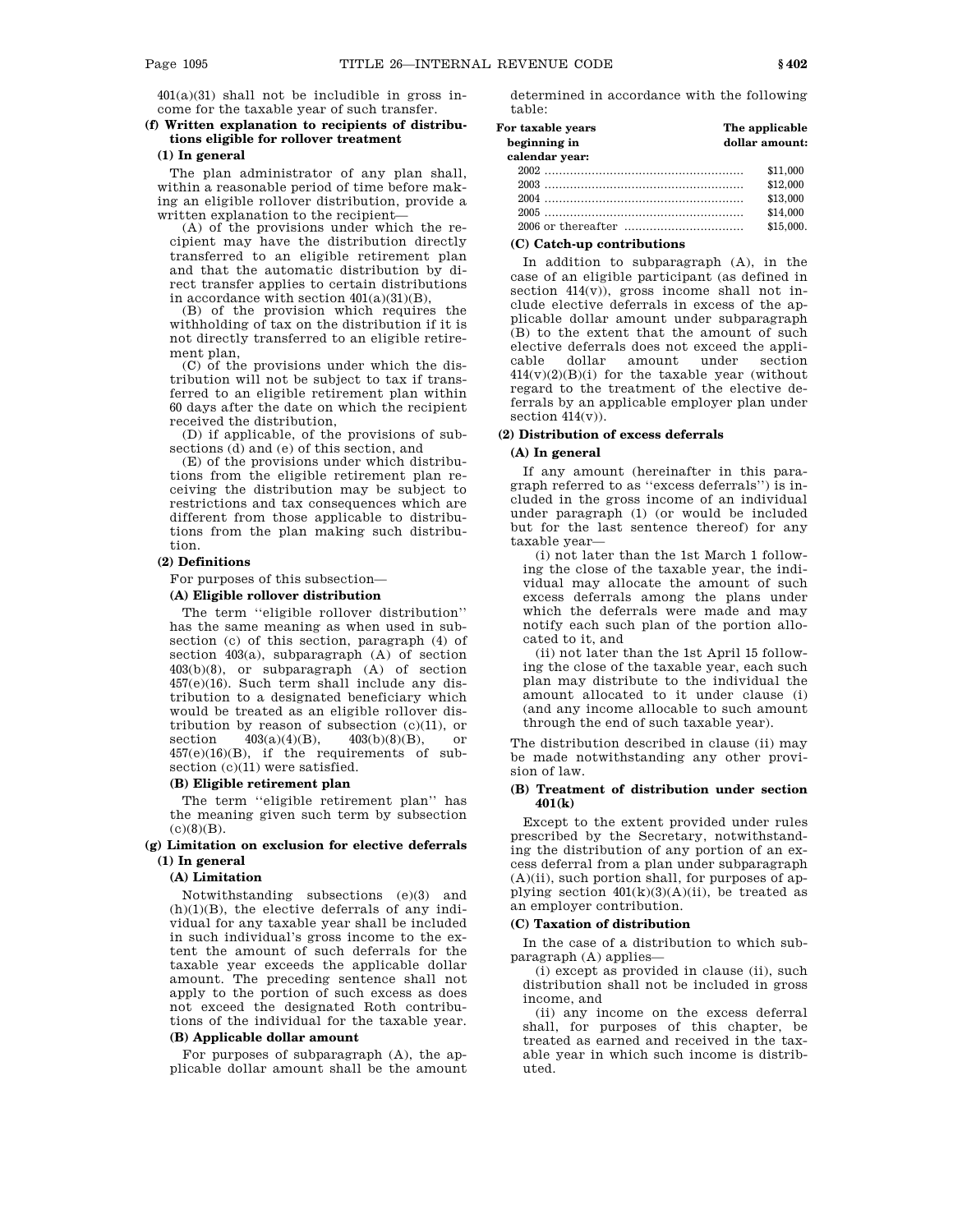No tax shall be imposed under section 72(t) on any distribution described in the preceding sentence.

# **(D) Partial distributions**

If a plan distributes only a portion of any excess deferral and income allocable thereto, such portion shall be treated as having been distributed ratably from the excess deferral and the income.

### **(3) Elective deferrals**

For purposes of this subsection, the term ''elective deferrals'' means, with respect to any taxable year, the sum of—

(A) any employer contribution under a qualified cash or deferred arrangement (as defined in section  $401(k)$  to the extent not includible in gross income for the taxable year under subsection (e)(3) (determined without regard to this subsection),

(B) any employer contribution to the extent not includible in gross income for the taxable year under subsection  $(h)(1)(B)$  (determined without regard to this subsection),

(C) any employer contribution to purchase an annuity contract under section 403(b) under a salary reduction agreement (within the meaning of section  $3121(a)(5)(D)$ , and

(D) any elective employer contribution under section  $408(p)(2)(A)(i)$ .

An employer contribution shall not be treated as an elective deferral described in subparagraph (C) if under the salary reduction agreement such contribution is made pursuant to a one-time irrevocable election made by the employee at the time of initial eligibility to participate in the agreement or is made pursuant to a similar arrangement involving a one-time irrevocable election specified in regulations.

# **(4) Cost-of-living adjustment**

In the case of taxable years beginning after December 31, 2006, the Secretary shall adjust the \$15,000 amount under paragraph (1)(B) at the same time and in the same manner as under section 415(d), except that the base period shall be the calendar quarter beginning July 1, 2005, and any increase under this paragraph which is not a multiple of \$500 shall be rounded to the next lowest multiple of \$500.

# **(5) Disregard of community property laws**

This subsection shall be applied without regard to community property laws.

# **(6) Coordination with section 72**

For purposes of applying section 72, any amount includible in gross income for any taxable year under this subsection but which is not distributed from the plan during such taxable year shall not be treated as investment in the contract.

# **(7) Special rule for certain organizations**

# **(A) In general**

In the case of a qualified employee of a qualified organization, with respect to employer contributions described in paragraph  $(3)(C)$  made by such organization, the limitation of paragraph (1) for any taxable year shall be increased by whichever of the following is the least:

 $(i)$  \$3,000

(ii) \$15,000 reduced by the sum of—

(I) the amounts not included in gross income for prior taxable years by reason of this paragraph, plus

(II) the aggregate amount of designated Roth contributions (as defined in section  $402A(c)$  permitted for prior taxable years by reason of this paragraph, or

(iii) the excess of \$5,000 multiplied by the number of years of service of the employee with the qualified organization over the employer contributions described in paragraph (3) made by the organization on behalf of such employee for prior taxable years (determined in the manner prescribed by the Secretary).

# **(B) Qualified organization**

For purposes of this paragraph, the term ''qualified organization'' means any educational organization, hospital, home health service agency, health and welfare service agency, church, or convention or association of churches. Such term includes any organization described in section  $414(e)(3)(B)(ii)$ . Terms used in this subparagraph shall have the same meaning as when used in section 415(c)(4) (as in effect before the enactment of the Economic Growth and Tax Relief Reconciliation Act of 2001).

# **(C) Qualified employee**

For purposes of this paragraph, the term ''qualified employee'' means any employee who has completed 15 years of service with the qualified organization.

# **(D) Years of service**

For purposes of this paragraph, the term ''years of service'' has the meaning given such term by section 403(b).

### **(8) Matching contributions on behalf of selfemployed individuals not treated as elective employer contributions**

Except as provided in section  $401(k)(3)(D)(ii)$ . any matching contribution described in section  $401(m)(4)(A)$  which is made on behalf of a self-employed individual (as defined in section 401(c)) shall not be treated as an elective employer contribution under a qualified cash or deferred arrangement (as defined in section 401(k)) for purposes of this title.

### **(h) Special rules for simplified employee pensions**

For purposes of this chapter—

# **(1) In general**

Except as provided in paragraph (2), contributions made by an employer on behalf of an employee to an individual retirement plan pursuant to a simplified employee pension (as defined in section 408(k))—

(A) shall not be treated as distributed or made available to the employee or as contributions made by the employee, and

(B) if such contributions are made pursuant to an arrangement under section  $408(k)(6)$  under which an employee may elect to have the employer make contributions to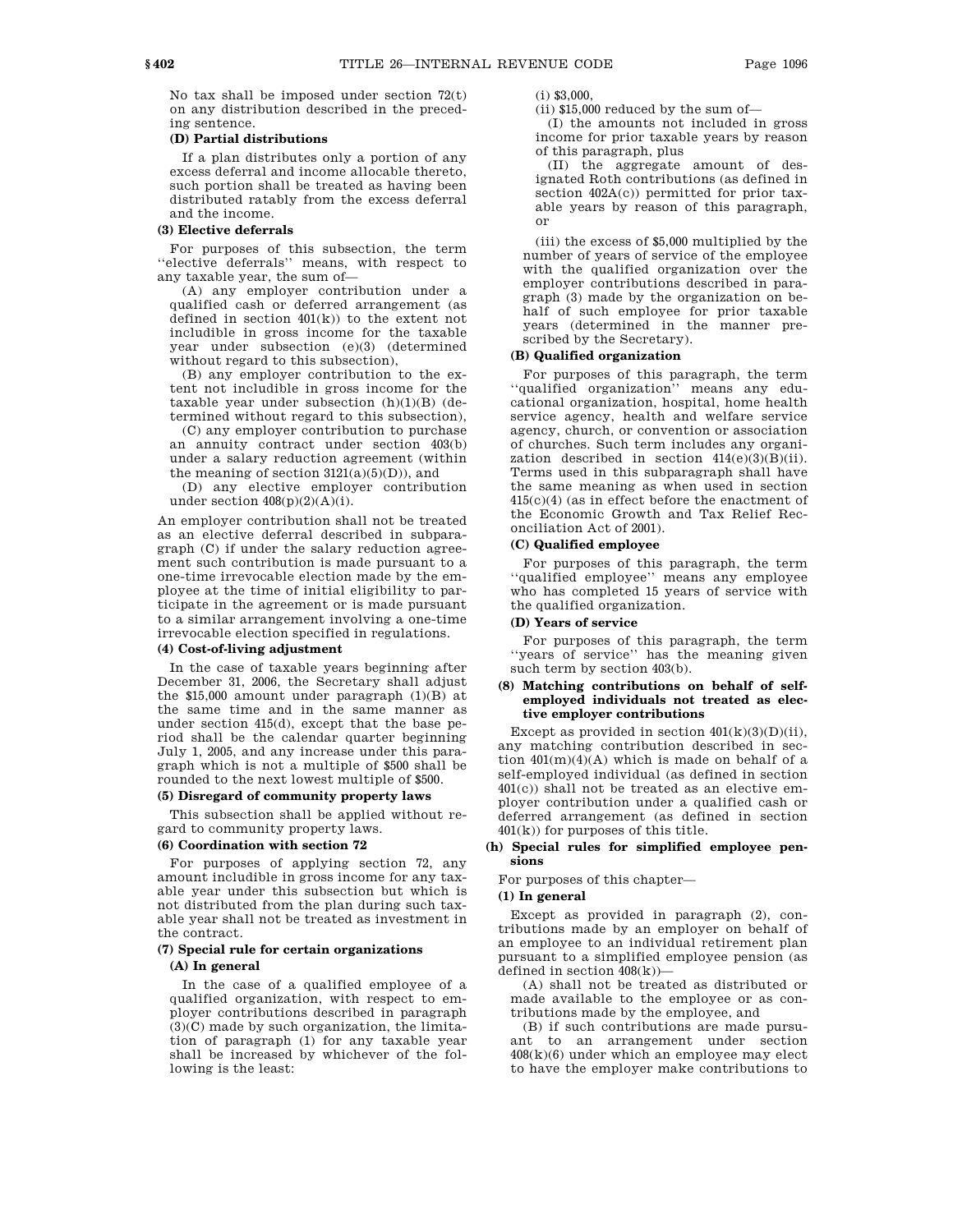the simplified employee pension on behalf of the employee, shall not be treated as distributed or made available or as contributions made by the employee merely because the simplified employee pension includes provisions for such election.

#### **(2) Limitations on employer contributions**

Contributions made by an employer to a simplified employee pension with respect to an employee for any year shall be treated as distributed or made available to such employee and as contributions made by the employee to the extent such contributions exceed the lesser of—

(A) 25 percent of the compensation (within the meaning of section 414(s)) from such employer includible in the employee's gross income for the year (determined without regard to the employer contributions to the simplified employee pension), or

(B) the limitation in effect under section  $415(c)(1)(A)$ , reduced in the case of any highly compensated employee (within the meaning of section 414(q)) by the amount taken into account with respect to such employee under section  $408(k)(3)(D)$ .

### **(3) Distributions**

Any amount paid or distributed out of an individual retirement plan pursuant to a simplified employee pension shall be included in gross income by the payee or distributee, as the case may be, in accordance with the provisions of section 408(d).

### **(i) Treatment of self-employed individuals**

For purposes of this section, except as otherwise provided in subparagraph (A) of subsection  $(d)(4)$ ,<sup>1</sup> the term "employee" includes a self-employed individual (as defined in section  $401(c)(1)(B)$  and the employer of such individual shall be the person treated as his employer under section 401(c)(4).

# **(j) Effect of disposition of stock by plan on net unrealized appreciation**

#### **(1) In general**

For purposes of subsection (e)(4), in the case of any transaction to which this subsection applies, the determination of net unrealized appreciation shall be made without regard to such transaction.

#### **(2) Transaction to which subsection applies**

This subsection shall apply to any transaction in which—

(A) the plan trustee exchanges the plan's securities of the employer corporation for other such securities, or

(B) the plan trustee disposes of securities of the employer corporation and uses the proceeds of such disposition to acquire securities of the employer corporation within 90 days (or such longer period as the Secretary may prescribe), except that this subparagraph shall not apply to any employee with respect to whom a distribution of money was made during the period after such disposition and before such acquisition.

#### **(k) Treatment of simple retirement accounts**

Rules similar to the rules of paragraphs (1) and (3) of subsection (h) shall apply to contributions and distributions with respect to a simple retirement account under section 408(p).

# **(***l***) Distributions from governmental plans for health and long-term care insurance**

# **(1) In general**

In the case of an employee who is an eligible retired public safety officer who makes the election described in paragraph (6) with respect to any taxable year of such employee, gross income of such employee for such taxable year does not include any distribution from an eligible retirement plan maintained by the employer described in paragraph  $(4)(B)$ to the extent that the aggregate amount of such distributions does not exceed the amount paid by such employee for qualified health insurance premiums for such taxable year.

# **(2) Limitation**

The amount which may be excluded from gross income for the taxable year by reason of paragraph (1) shall not exceed \$3,000.

# **(3) Distributions must otherwise be includible (A) In general**

An amount shall be treated as a distribution for purposes of paragraph (1) only to the extent that such amount would be includible in gross income without regard to paragraph (1).

#### **(B) Application of section 72**

Notwithstanding section 72, in determining the extent to which an amount is treated as a distribution for purposes of subparagraph (A), the aggregate amounts distributed from an eligible retirement plan in a taxable year (up to the amount excluded under paragraph (1)) shall be treated as includible in gross income (without regard to subparagraph (A)) to the extent that such amount does not exceed the aggregate amount which would have been so includible if all amounts to the credit of the eligible public safety officer in all eligible retirement plans maintained by the employer described in paragraph (4)(B) were distributed during such taxable year and all such plans were treated as 1 contract for purposes of determining under section 72 the aggregate amount which would have been so includible. Proper adjustments shall be made in applying section 72 to other distributions in such taxable year and subsequent taxable years.

#### **(4) Definitions**

For purposes of this subsection—

#### **(A) Eligible retirement plan**

For purposes of paragraph (1), the term ''eligible retirement plan'' means a governmental plan (within the meaning of section  $414(d)$ ) which is described in clause (iii), (iv),  $(v)$ , or  $(vi)$  of subsection  $(c)(8)(B)$ .

### **(B) Eligible retired public safety officer**

The term ''eligible retired public safety officer'' means an individual who, by reason of

<sup>1</sup>See References in Text note below.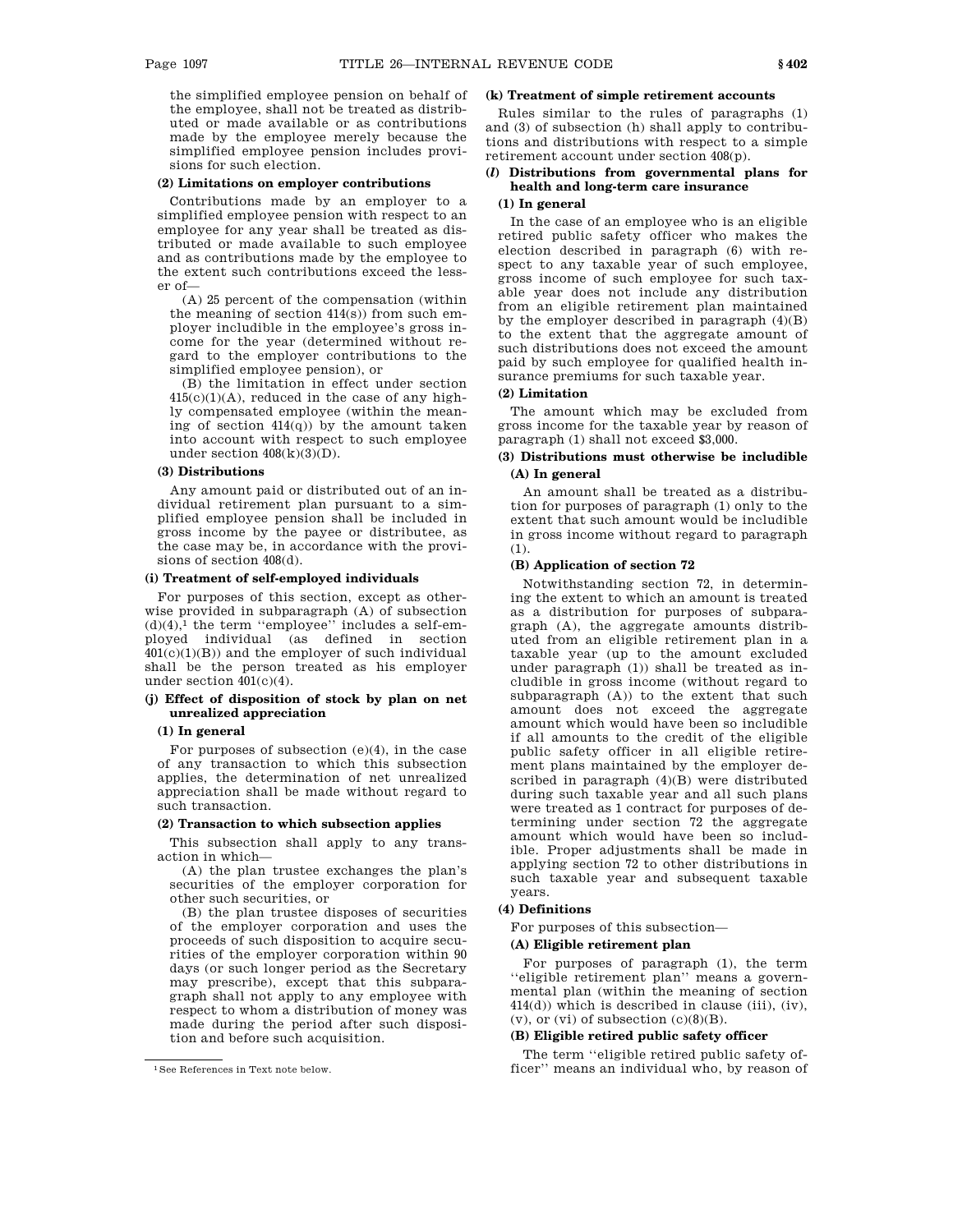disability or attainment of normal retirement age, is separated from service as a public safety officer with the employer who maintains the eligible retirement plan from which distributions subject to paragraph (1) are made.

#### **(C) Public safety officer**

The term ''public safety officer'' shall have the same meaning given such term by section 1204(9)(A) of the Omnibus Crime Control and Safe Streets Act of 1968 (42 U.S.C. 3796b(9)(A)).

### **(D) Qualified health insurance premiums**

The term ''qualified health insurance premiums'' means premiums for coverage for the eligible retired public safety officer, his spouse, and dependents (as defined in section 152), by an accident or health plan or qualified long-term care insurance contract (as defined in section 7702B(b)).

### **(5) Special rules**

For purposes of this subsection—

# **(A) Direct payment to insurer required**

Paragraph (1) shall only apply to a distribution if payment of the premiums is made directly to the provider of the accident or health plan or qualified long-term care insurance contract by deduction from a distribution from the eligible retirement plan.

# **(B) Related plans treated as 1**

All eligible retirement plans of an employer shall be treated as a single plan.

#### **(6) Election described**

#### **(A) In general**

For purposes of paragraph (1), an election is described in this paragraph if the election is made by an employee after separation from service with respect to amounts not distributed from an eligible retirement plan to have amounts from such plan distributed in order to pay for qualified health insurance premiums.

#### **(B) Special rule**

A plan shall not be treated as violating the requirements of section 401, or as engaging in a prohibited transaction for purposes of section 503(b), merely because it provides for an election with respect to amounts that are otherwise distributable under the plan or merely because of a distribution made pursuant to an election described in subparagraph (A).

#### **(7) Coordination with medical expense deduction**

The amounts excluded from gross income under paragraph (1) shall not be taken into account under section 213.

# **(8) Coordination with deduction for health insurance costs of self-employed individuals**

The amounts excluded from gross income under paragraph (1) shall not be taken into account under section 162(*l*).

(Aug. 16, 1954, ch. 736, 68A Stat. 135; Pub. L. 86–437, §§1, 2(a), Apr. 22, 1960, 74 Stat. 79; Pub. L. 87–792, §4(c), Oct. 10, 1962, 76 Stat. 825; Pub. L. 88–272, title II, §§221(c)(1), 232(e)(1)–(3), Feb. 26, 1964, 78 Stat. 75, 111; Pub. L. 91–172, title III, §321(b)(1), title V, §515(a)(1), Dec. 30, 1969, 83 Stat. 590, 643; Pub. L. 93–406, title II, §§2002(g)(5), 2005(a), (b)(1), (c)(1), (2), Sept. 2, 1974, 88 Stat. 968, 987, 990, 991: Pub. L. 94–267, §1(a), Apr. 15, 1976, 90 Stat. 365; Pub. L. 94–455, title XIV, §1402(b)(1)(C), (2), title XV, §1512(a), title XIX, §§1901(a)(57)(A)–(C)(i), 1906(b)(13)(A), Oct. 4, 1976, 90 Stat. 1731, 1732, 1742, 1773, 1774, 1834; Pub. L. 95–30, title I, §102(b)(4), May 23, 1977, 91 Stat. 137; Pub. L. 95–458, §4(a), (c), Oct. 14, 1978, 92 Stat. 1257, 1259; Pub. L. 95–600, title I, §§101(d)(1), 135(b), 157(f)(1), (g)(1), (h)(1), Nov. 6, 1978, 92 Stat. 2770, 2787, 2806–2808; Pub. L. 96–222, title I, §101(a)(14)(C), (E)(i), Apr. 1, 1980, 94 Stat. 204, 205; Pub. L. 96–608, §2(a), Dec. 28, 1980, 94 Stat. 3551; Pub. L. 97–34, title III, §§311(b)(2), (3)(A), (c), 314(c)(1), Aug. 13, 1981, 95 Stat. 280, 286; Pub. L. 97–448, title I, §§101(b), 103(c)(7), (8)(A), (12)(D), Jan. 12, 1983, 96 Stat. 2366, 2376, 2377; Pub. L. 98–369, div. A, title IV, §491(c)(2), (d)(9)–(11), title V, §522(a)(1), (b)–(d)(8), title VII, §713(c)(3), title X, §1001(b)(3), (e), July 18, 1984, 98 Stat. 848, 849, 868–870, 957, 1011, 1012; Pub. L. 98–397, title II, §§204(c)(1), (3), (4), 207(a), Aug. 23, 1984, 98 Stat. 1448, 1449; Pub. L. 99–272, title XI, §11012(c), Apr. 7, 1986, 100 Stat. 260; Pub. L. 99–514, title I, §104(b)(5), title XI, §§1105(a), 1106(c)(2), 1108(b), 1112(c), 1121(c)(1), 1122(a), (b)(1)(A), (2), (e)(1), (2)(A), (g), title XVIII,  $\S$ 1852(a)(5)(A), (b)(1)-(7), (c)(5),  $1854(f)(2)$ ,  $1875(c)(1)(A)$ ,  $1898(a)(2)$ , (3),  $(c)(1)(A), (7)(A)(i), (e), Oct. 22, 1986, 100 Stat. 2105.$ 2417, 2423, 2432, 2444, 2465, 2466, 2469, 2470, 2865–2867, 2881, 2894, 2942, 2943, 2951, 2954, 2955; Pub. L. 100–647, title I, §§1011(c)(1)–(6)(B), (11), (h)(4),  $1011A(a)(1)$ ,  $(b)(4)(A)$ –(D),  $(5)$ –(8), (10), (c)(9), 1018(t)(8)(A), (C), (u)(1), (6), (7), title VI, §6068(a), Nov. 10, 1988, 102 Stat. 3457–3459, 3464, 3472–3474, 3476, 3589, 3590, 3703; Pub. L. 101–239, title VII, §7811(g)(2), (i)(13), Dec. 19, 1989, 103 Stat. 2409, 2411; Pub. L. 101–508, title XI,  $§11801(c)(9)(I)$ , Nov. 5, 1990, 104 Stat. 1388-526; Pub. L. 102–318, title V, §§521(a), (b)(9)–(11), 522(c)(1), July 3, 1992, 106 Stat. 300, 310, 311, 315; Pub. L. 103–465, title VII, §732(c), Dec. 8, 1994, 108 Stat. 5005; Pub. L. 104–188, title I, §§1401(a)–(b)(2), (13),  $1421(b)(3)(A)$ ,  $(9)(B)$ ,  $1450(a)(2)$ ,  $1704(t)(68)$ , Aug. 20, 1996, 110 Stat. 1787–1789, 1796, 1798, 1814, 1891; Pub. L. 105–34, title XV, §1501(a), Aug. 5, 1997, 111 Stat. 1058; Pub. L. 105–206, title VI, §6005(c)(2)(A), July 22, 1998, 112 Stat. 800; Pub. L. 107–16, title VI, §§611(d)(1)–(3)(A), 617(b), (c),  $632(a)(3)(G)$ ,  $636(b)(1)$ ,  $641(a)(2)(A)$ , (B), (b)(2)–(d), (e)(4)–(6), 643(a), 644(a), 657(b), June 7, 2001, 115 Stat. 97, 98, 105, 114, 117, 119–123, 136; Pub. L. 107–147, title IV, §411(*l*)(3), (*o*)(1), (p)(6), (q)(2), Mar. 9, 2002, 116 Stat. 47, 48, 51; Pub. L. 109–135, title IV, §407(a), Dec. 21, 2005, 119 Stat. 2635; Pub. L. 109–280, title VIII, §§822(a), 829(a)(1), 845(a), Aug. 17, 2006, 120 Stat. 998, 1001, 1013; Pub. L. 110–172, §8(a)(1), Dec. 29, 2007, 121 Stat. 2483; Pub. L. 110–458, title I, §§108(f)(1)–(2)(B), (j), 109(b)(3), title II, §201(b), Dec. 23, 2008, 122 Stat. 5109–5111, 5117.)

#### INFLATION ADJUSTED ITEMS FOR CERTAIN YEARS

*For inflation adjustment of certain items in this section, see Internal Revenue Notices listed in a table under section 401 of this title.*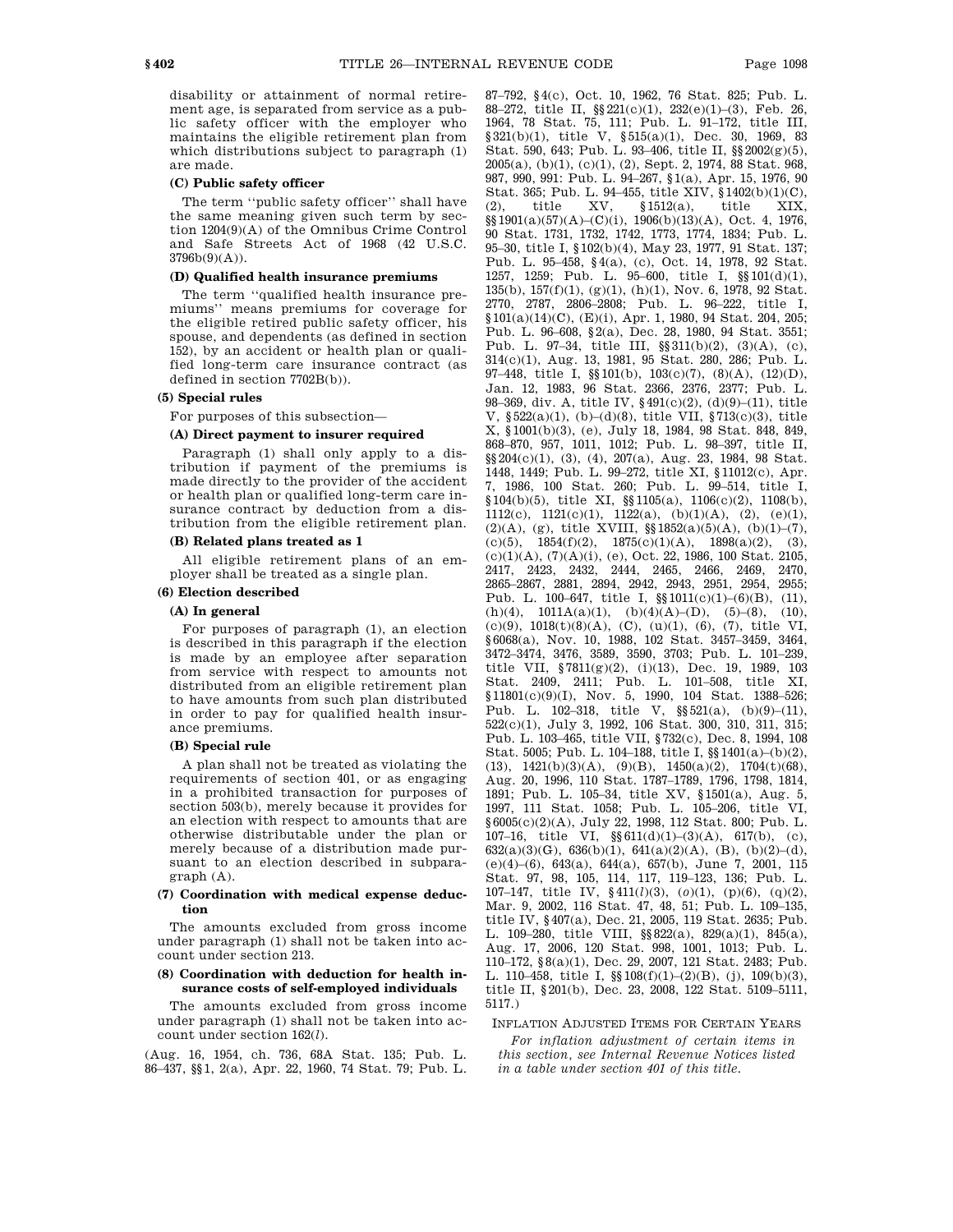#### REFERENCES IN TEXT

Section 415(c)(4) (as in effect before the enactment of the Economic Growth and Tax Relief Reconciliation Act of 2001), referred to in subsec.  $(g)(7)(B)$ , means section 415(c)(4) of this title prior to its repeal by Pub. L. 107–16, title VI, §632(a)(3)(E), June 7, 2001, 115 Stat. 114.

Subsection (d), referred to in subsec. (i), was amended generally by Pub. L. 104–188, title I, §1401(a), Aug. 20, 1996, 110 Stat. 1787, and as so amended, no longer contains a par. (4).

#### **AMENDMENTS**

2008—Subsec. (c)(4). Pub. L. 110–458, §201(b), inserted concluding provisions.

Subsec.  $(c)(11)(A)$ . Pub. L. 110–458, §108(f)(1)(A), inserted ''described in paragraph (8)(B)(iii)'' after ''eligible retirement plan'' in introductory provisions.

Subsec.  $(c)(11)(A)(i)$ . Pub. L.  $110-458$ ,  $108(f)(2)(B)$ , struck out ''for purposes of this subsection'' after ''eligible rollover distribution''.

Subsec. (c)(11)(B). Pub. L. 110–458, §108(f)(1)(B), struck out ''trust'' before ''designated beneficiary''.

Subsec. (f)(2)(A). Pub. L. 110–458, §108(f)(2)(A), inserted at end ''Such term shall include any distribution to a designated beneficiary which would be treated as an eligible rollover distribution by reason of subsection (c)(11), or section  $403(a)(4)(B)$ ,  $403(b)(8)(B)$ , or  $457(e)(16)(B)$ , if the requirements of subsection  $(c)(11)$ were satisfied.''

Subsec. (g)(2)(A)(ii). Pub. L. 110–458, §109(b)(3), inserted ''through the end of such taxable year'' after ''such amount''.

Subsec. (*l*)(1). Pub. L. 110–458, §108(j)(1)(A), inserted ''maintained by the employer described in paragraph (4)(B)'' after ''an eligible retirement plan'' and struck out ''of the employee, his spouse, or dependents (as defined in section 152)'' after ''qualified health insurance premiums''.

Subsec. (*l*)(3)(B). Pub. L. 110–458, §108(j)(2), substituted ''all amounts to the credit of the eligible public safety officer in all eligible retirement plans maintained by the employer described in paragraph (4)(B) were distributed during such taxable year and all such plans were treated as 1 contract for purposes of determining under section 72 the aggregate amount which would have been so includible'' for ''all amounts distributed from all eligible retirement plans were treated as 1 contract for purposes of determining the inclusion of such distribution under section 72''.

Subsec. (*l*)(4)(D). Pub. L. 110–458, §108(j)(1)(B), inserted ''(as defined in section 152)'' after ''dependents'' and substituted ''health plan'' for ''health insurance plan''.

Subsec. (*l*)(5)(A). Pub. L. 110–458, §108(j)(1)(C), substituted ''health plan'' for ''health insurance plan''.

2007—Subsec. (g)(7)(A)(ii)(II). Pub. L. 110–172 substituted ''permitted for prior taxable years by reason of this paragraph'' for ''for prior taxable years''. Amendment was executed to subsec.  $(g)(7)(A)(ii)$  as amended by Pub. L. 109–135,  $\S 407(a)(1),$  as the probable intent of Congress, notwithstanding Pub. L. 110–172, §8(b), which provided that the amendment take effect as if included in the provisions of Pub. L. 107–16 to which it relates. See 2006 Amendment note and Effective Date of 2007 Amendment note below.

2006—Subsec. (c)(2)(A). Pub. L. 109–280, §822(a), which directed the amendment of section 402(c)(2)(A) by substituting ''or to an annuity contract described in section 403(b) and such trust or contract provides for separate accounting'' for ''which is part of a plan which is a defined contribution plan and which agrees to separately account'' and inserting ''(and earnings thereon)'' after ''so transferred'', without specifying the act to be amended, was executed to this section, which is section  $402(c)(2)(A)$  of the Internal Revenue Code of 1986, to reflect the probable intent of Congress.

Subsec. (c)(11). Pub. L. 109–280, §829(a)(1), added par.  $(11)$ .

Subsec. (*l*). Pub. L. 109–280, §845(a), added subsec. (*l*). 2005—Subsec. (g)(1)(A). Pub. L. 109–135, §407(a)(2), inserted ''to'' after ''shall not apply''.

Subsec. (g)(7)(A)(ii). Pub. L. 109–135, §407(a)(1), amended cl. (ii) generally. Prior to amendment, cl. (ii) read as follows: ''\$15,000 reduced by amounts not included in gross income for prior taxable years by reason of this paragraph, or''.

2002—Subsec. (c)(2). Pub. L. 107–147, §411(q)(2), inserted at end: ''In the case of a transfer described in subparagraph (A) or (B), the amount transferred shall be treated as consisting first of the portion of such distribution that is includible in gross income (determined without regard to paragraph (1)).''

Subsec. (g)(1)(C). Pub. L. 107–147, §411(*o*)(1), added subpar. (C).

Subsec. (g)(7)(B). Pub. L. 107–147, §411(p)(6), substituted ''2001).'' for ''2001.''

Subsec. (h)(2)(A). Pub. L. 107–147, §411(*l*)(3), substituted "25 percent" for "15 percent".

2001—Subsec. (c)(2). Pub. L. 107–16, §643(a), inserted at end ''The preceding sentence shall not apply to such distribution to the extent—

''(A) such portion is transferred in a direct trusteeto-trustee transfer to a qualified trust which is part of a plan which is a defined contribution plan and which agrees to separately account for amounts so transferred, including separately accounting for the portion of such distribution which is includible in gross income and the portion of such distribution which is not so includible, or

''(B) such portion is transferred to an eligible retirement plan described in clause (i) or (ii) of paragraph (8)(B).''

Subsec. (c)(3). Pub. L. 107–16, §644(a), reenacted heading without change and amended text generally. Prior to amendment, text read as follows: ''Paragraph (1) shall not apply to any transfer of a distribution made after the 60th day following the day on which the distributee received the property distributed.''

Subsec. (c)(4)(C). Pub. L. 107–16, §636(b)(1), amended subpar. (C) generally. Prior to amendment, subpar. (C) read as follows: ''any hardship distribution described in section  $401(k)(2)(B)(i)(IV)$ ."

Subsec. (c)(8)(B). Pub. L. 107–16, §617(c), inserted concluding provisions.

Subsec. (c)(8)(B)(v). Pub. L. 107–16, §641(a)(2)(A), added cl. (v).

Subsec. (c)(8)(B)(vi). Pub. L. 107–16, §641(b)(2), added cl. (vi).

Subsec. (c)(9). Pub. L. 107–16, §641(d), struck out before period at end ''; except that a trust or plan described in clause (iii) or (iv) of paragraph  $(8)(B)$  shall not be treated as an eligible retirement plan with respect to such distribution''.

Subsec. (c)(10). Pub. L. 107–16, §641(a)(2)(B), added par. (10).

Subsec. (f)(1). Pub. L. 107–16, §641(e)(5), struck out ''from an eligible retirement plan'' after ''rollover distribution'' in introductory provisions.

Subsec. (f)(1)(A). Pub. L. 107–16, §657(b), inserted before comma at end ''and that the automatic distribution by direct transfer applies to certain distributions in accordance with section  $401(a)(31)(B)$ "

Pub. L. 107–16, §641(e)(6), substituted "an eligible retirement plan'' for ''another eligible retirement plan''.

Subsec. (f)(1)(B). Pub. L. 107–16, §641(e)(6), substituted ''an eligible retirement plan'' for ''another eligible retirement plan''.

Subsec. (f)(1)(E). Pub. L. 107–16, §641(c), added subpar. (E).

Subsec. (f)(2)(A). Pub. L. 107–16, §641(e)(4), substituted '', paragraph (4) of section 403(a), subparagraph (A) of section  $403(b)(8)$ , or subparagraph (A) of section  $457(e)(16)$ " for "or paragraph (4) of section  $403(a)$ ".

Subsec. (g)(1). Pub. L.  $107-16$ ,  $\frac{611}{d}(1)$ , reenacted heading without change and amended text generally. Prior to amendment, text read as follows: ''Notwithstanding subsections  $(e)(3)$  and  $(h)(1)(B)$ , the elective deferrals of any individual for any taxable year shall be included in such individual's gross income to the extent the amount of such deferrals for the taxable year exceeds \$7,000.''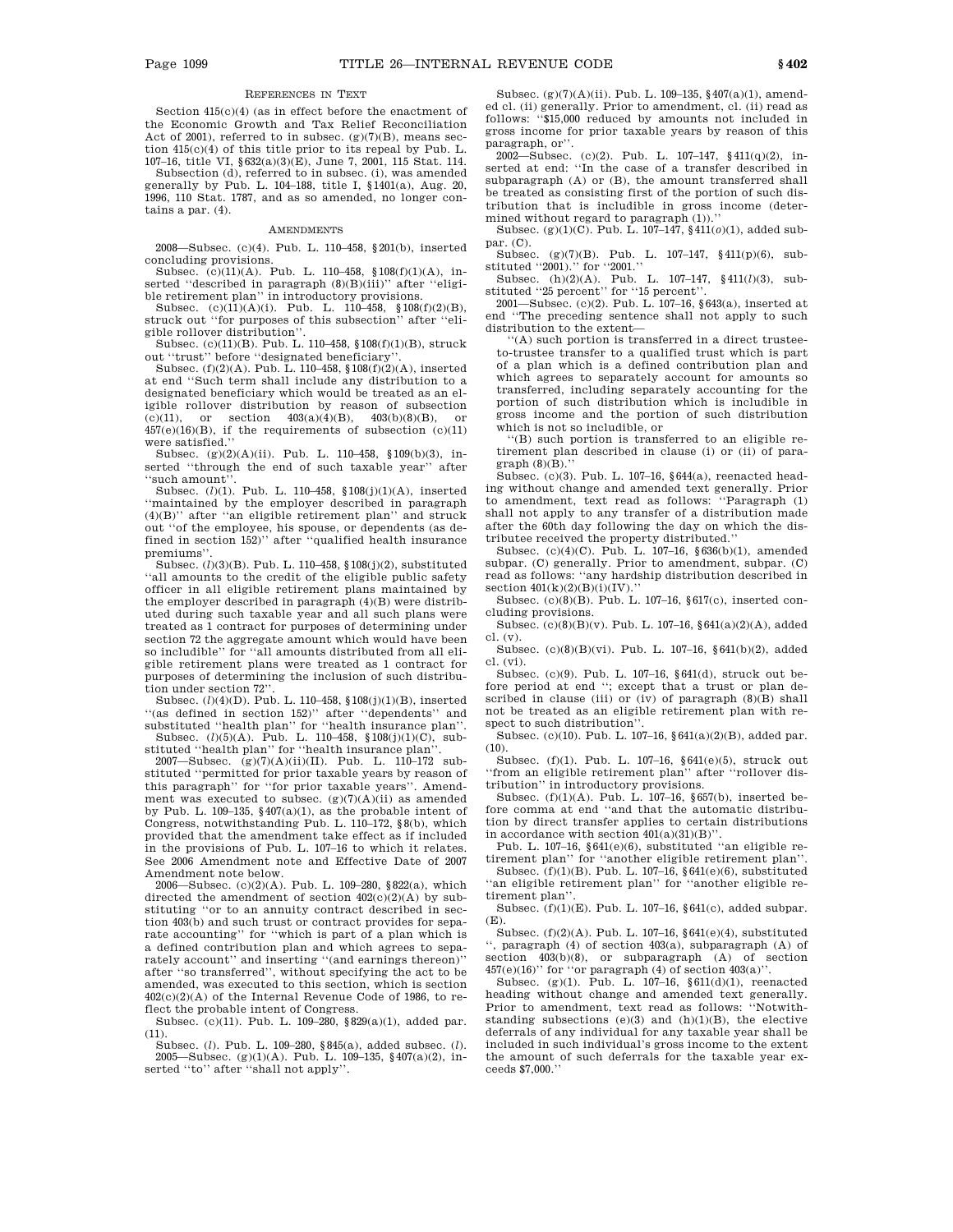Subsec. (g)(1)(A). Pub. L. 107–16, title VI, §617(b)(1), inserted at end ''The preceding sentence shall not apply the portion of such excess as does not exceed the designated Roth contributions of the individual for the taxable year.''

Subsec. (g)(2)(A). Pub. L. 107–16, title VI, §617(b)(2), inserted ''(or would be included but for the last sentence thereof)'' after ''paragraph (1)''.

Subsec. (g)(4). Pub. L.  $107-16$ ,  $$611(d)(3)(A)$ , redesignated par. (5) as (4) and struck out heading and text of former par. (4). Text read as follows: ''The limitation under paragraph (1) shall be increased (but not to an amount in excess of \$9,500) by the amount of any employer contributions for the taxable year described in paragraph (3)(C).'

Subsec. (g)(5). Pub. L. 107–16, §611(d)(3)(A), redesignated par. (6) as (5). Former par. (5) redesignated (4).

Pub. L. 107–16, §611(d)(2), reenacted heading without change and amended text generally. Prior to amendment, text read as follows: "The Secretary shall adjust the \$7,000 amount under paragraph (1) at the same time and in the same manner as under section 415(d); except that any increase under this paragraph which is not a multiple of \$500 shall be rounded to the next lowest multiple of \$500.''

Subsec. (g)(6). Pub. L. 107–16, §611(d)(3)(A), redesignated par.  $(7)$  as  $(6)$ . Former par.  $(6)$  redesignated  $(5)$ .

Subsec. (g)(7). Pub. L.  $107-16$ ,  $$611(d)(3)(A)$ , redesignated par. (8) as (7). Subsec. (g)(7)(B). Pub. L. 107–16, §632(a)(3)(G), inserted

''(as in effect before the enactment of the Economic Growth and Tax Relief Reconciliation Act of 2001'' before period at end.

Subsec. (g)(8), (9). Pub. L. 107–16, §611(d)(3)(A), redesignated par. (9) as (8). Former par. (8) redesignated (7). 1998—Subsec. (c)(4)(C). Pub. L. 105–206 added subpar. (C).

1997—Subsec. (g)(9). Pub. L. 105–34 added par. (9).

1996—Subsec. (c)(10). Pub. L. 104–188, §1401(b)(2), struck out par. (10) which read as follows:

''(10) DENIAL OF AVERAGING FOR SUBSEQUENT DISTRIBU-TIONS.—If paragraph (1) applies to any distribution paid to any employee, paragraphs (1) and (3) of subsection (d) shall not apply to any distribution (paid after such distribution) of the balance to the credit of the employee under the plan under which the preceding distribution was made (or under any other plan which, under subsection  $(d)(4)(C)$ , would be aggregated with such plan).'

Subsec. (d). Pub. L. 104–188, §1401(a), amended subsec. (d) generally, substituting provisions relating to taxability of beneficiary of certain foreign situs trusts for former provisions relating to tax on lump sum distributions.

Subsec. (e)(3). Pub. L. 104–188, §1450(a)(2), inserted ''or which is part of a salary reduction agreement under section  $403(b)$ " after "section  $401(k)(2)$ "

Subsec. (e)(4)(D). Pub. L. 104–188, §1401(b)(1), amended subpar. (D) generally. Prior to amendment, subpar. (D) read as follows:

''(D) LUMP SUM DISTRIBUTION.—For purposes of this paragraph, the term 'lump sum distribution' has the meaning given such term by subsection  $(d)(4)(A)$  (without regard to subsection  $(d)(4)(F)$ ).

Subsec. (e)(5). Pub. L. 104–188, §1401(b)(13), struck out par. (5) which read as follows:

''(5) TAXABILITY OF BENEFICIARY OF CERTAIN FOREIGN SITUS TRUSTS.—For purposes of subsections (a), (b), and (c), a stock bonus, pension, or profit-sharing trust which would qualify for exemption from tax under section 501(a) except for the fact that it is a trust created or organized outside the United States shall be treated as if it were a trust exempt from tax under section  $501(a)$ .

Subsec. (g)(3)(A). Pub. L. 104–188, §1704(t)(68), sub-

stituted ''subsection (e)(3)'' for ''subsection (a)(8)''. Subsec. (g)(3)(D). Pub. L. 104–188, §1421(b)(9)(B), added subpar. (D).

Subsec. (k). Pub. L. 104–188, §1421(b)(3)(A), added subsec.  $(k)$ .

1994—Subsec. (g)(5). Pub. L. 103–465 inserted before period at end ''; except that any increase under this paragraph which is not a multiple of \$500 shall be rounded to the next lowest multiple of \$500''.

1992—Subsecs. (a) to (d). Pub. L. 102–318, §521(a), amended subsecs. (a) to (d) generally, substituting present provisions for former provisions which in subsec. (a) related to taxability of beneficiaries of exempt trusts, in subsec. (b) related to taxability of beneficiaries of nonexempt trusts, in subsec. (c) related to taxability of beneficiaries of certain foreign situs trusts, and subsec. (d) which had been previously repealed.

Subsec. (e). Pub. L. 102–318, §521, amended subsec. (e) generally, substituting provisions relating to other rules applicable to exempt trusts for provisions relating to tax on lump sum distributions.

Subsec. (e)(6). Pub. L. 102–318, §522(c)(1), added par. (6).

Subsec. (f). Pub. L. 102–318, §521(a), amended subsec. (f) generally, substituting present provisions for provisions requiring a different time when explanation was to be provided and a different content of explanation to be given and using different definitions for ''eligible rollover distribution'' and ''eligible retirement plan''.

Subsec. (g)(1). Pub. L. 102–318, §521(b)(9), substituted "subsections  $(e)(3)$ " for "subsections  $(a)(8)$ ".

Subsec. (i). Pub. L. 102–318,  $\S 521(b)(10)$ , substituted "subsection (d)(4)" for "subsection (e)(4)".

Subsec. (j)(1). Pub. L. 102–318, §521(b)(11), substituted

 $\begin{array}{ll}\n\text{``(e)(4)''} & \text{for \text{``(a)(1) or (e)(4)(J)''.}} \\
\text{1990—Subsec.} & \text{(a)(3)(B).} \quad \text{Pub.} \quad \text{L.} \quad \text{101-508,} \n\end{array}$ §11801(c)(9)(I)(i), substituted ''section 424'' for ''section 425''.

Subsec. (a)(6)(B)(i). Pub. L. 101–508, §11801(c)(9)(I)(ii), substituted "section 424(f)" for "section 425(f)".

1989—Subsec. (e)(7). Pub. L. 101–239, §7811(i)(13), added par. (7).

Subsec. (g)(3). Pub. L. 101–239, §7811(g)(2), inserted ''involving a one-time irrevocable election'' after ''similar arrangement'' in last sentence.

1988—Subsec. (a)(1). Pub. L. 100–647, §1011A(b)(8)(A), substituted ''paragraph (4)'' for ''paragraphs (2) and  $(4)$ 

Subsec. (a)(4). Pub. L. 100–647, §1011A(b)(8)(B), struck out ''or (2)'' after ''under paragraph (1)''.

Subsec. (a)(5)(D)(i). Pub. L. 100–647, §1011A(b)(4)(C), inserted at end ''Any distribution described in section  $401(a)(28)(B)(ii)$  shall be treated as meeting the requirements of subclauses (I) and (II).''

Pub. L. 100–647, §1011A(b)(4)(A), repealed amendment by Pub. L. 99–514,  $\frac{1}{2}1122(e)(1)$ , which had amended cl. (i) generally, and provided that the Internal Revenue Code of 1986 shall be applied and administered as if such amendment had not been enacted. See 1986 Amendment note and Effective Date of 1988 Amendment note below.

Subsec. (a)(5)(D)(i)(I). Pub. L. 100–647, §1011A(b)(4)(B), inserted ''is payable as provided in clause (i), (iii), or (iv) of subsection  $(e)(4)(A)$  (without regard to the second sentence thereof) and'' after ''(I) such distribution''.

Subsec. (a)(5)(D)(iii). Pub. L. 100–647, §1011A(b)(4)(D), struck out ''10-year'' after ''Denial of'' in heading.

Subsec. (a)(5)(F). Pub. L. 100–647, §1011A(a)(1), substituted ''resulting in any portion of a distribution being excluded from gross income under subparagraph (A)'' for ''described in subparagraph (A)''.

Subsec. (a) $(6)(C)$ . Pub. L. 100–647, §1011A(b) $(8)(C)$ , struck out ''paragraph (2) of subsection (a), and'' after 'paragraph (5)(A) applies,"

Subsec. (a)(6)(E)(ii). Pub. L. 100–647,  $\P$ 1011A(b)(8)(D), substituted ''then paragraphs (1) and (3) of subsection (e) shall'' for ''then paragraph (2) of subsection (a), and paragraphs (1) and (3) of subsection (e), shall''.

Subsec. (a)(6)(G). Pub. L. 100–647, §1018(t)(8)(A), redesignated subpar. (G), relating to treatment of potential future vesting, as (I).

Subsec. (a)(6)(H)(ii). Pub. L. 100–647, §1011A(b)(5), inserted at end "A deposit shall not be treated as a frozen deposit unless on at least 1 day during the 60-day period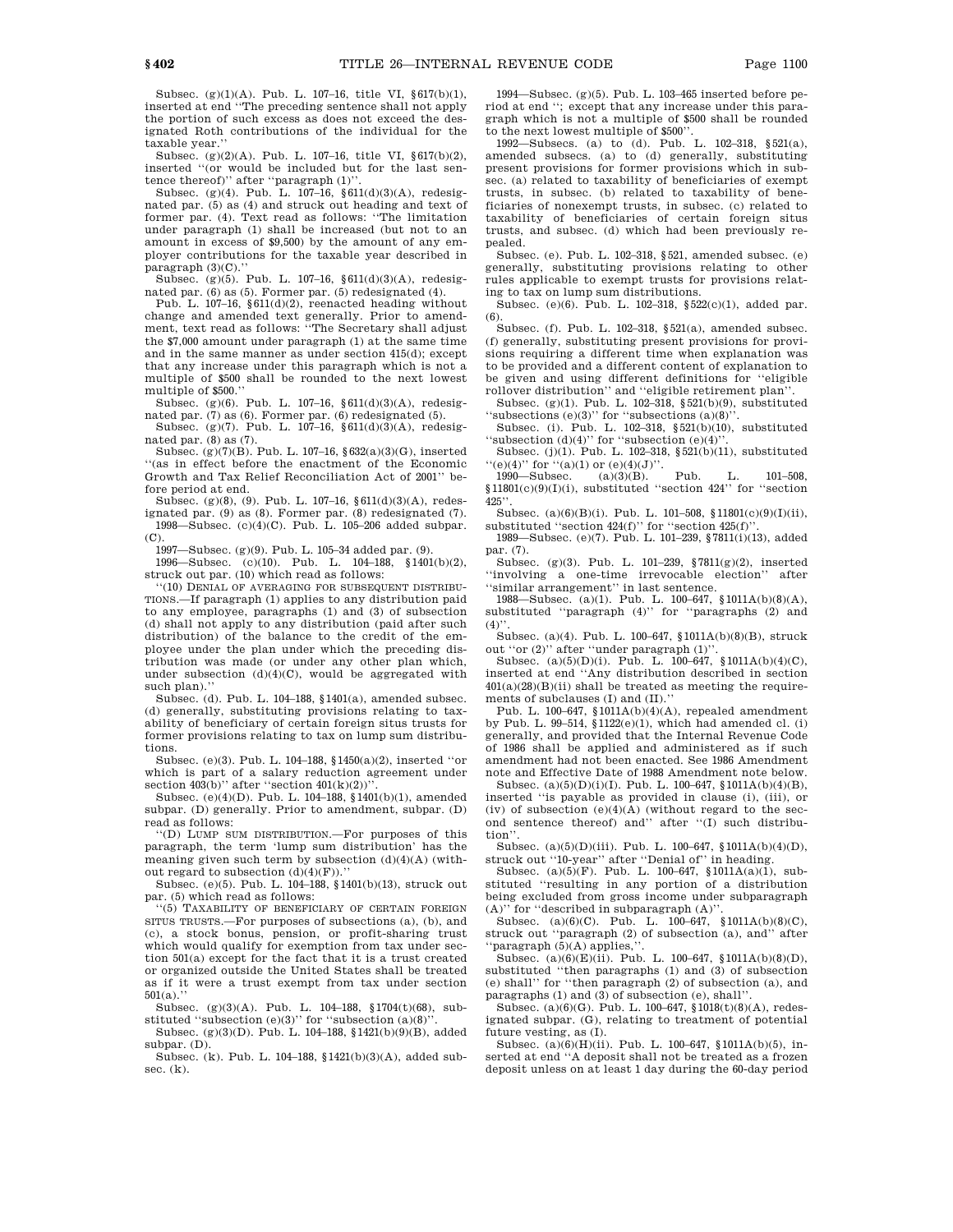described in paragraph (5)(C) (without regard to this subparagraph) such deposit is described in the preceding sentence.''

Subsec. (a)(6)(I). Pub. L. 100–647, §1018(t)(8)(A), redesignated subpar. (G), relating to treatment of potential future vesting, as (I).

Subsec. (b)(2)(A). Pub. L. 100–647, §1011(h)(4), added subpar. (A) and struck out former subpar. (A) which related to trust which is not exempt from tax under section 501(a) because plan fails to meet requirements of section 410(b).

Subsec. (b)(2)(B). Pub. L. 100–647, §1011(h)(4), added subpar. (B) and struck out former subpar. (B) which related to failure of plan to meet requirements of section 410(b) for more than 1 taxable year.

Subsec. (e)(1)(A). Pub. L. 100–647, §1011A(b)(8)(E), struck out ''ordinary income portion of a'' after ''subparagraph (B)) on the'

Subsec. (e)(1)(B). Pub. L. 100–647, §1011A(b)(10), inserted at end ''For purposes of the preceding sentence, in determining the amount of tax under section 1(c), section 1(g) shall be applied without regard to paragraph (2)(B) thereof.''

Pub. L. 100–647,  $$1018(u)(1)$ , made technical correction to directory language of Pub. L. 99–514, §104(b)(5). See 1986 Amendment note below.

Pub. L. 100–647, §1018(u)(6), related to execution of amendment by Pub. L. 99–514, §1122(b)(2)(B), see 1986 Amendment note below.

Subsec. (e)(3). Pub. L. 100–647, §1018(u)(7), related to execution of amendment by Pub. L. 99–514, §1122(b)(2)(C), see 1986 Amendment note below.

Subsec. (e)(4)(A). Pub. L. 100–647, §1011A(b)(8)(F), in concluding provisions, substituted ''A'' for ''Except for purposes of subsection (a)(2) and section  $403(a)(2)$ , a'', and struck out ''subsection (a)(2) of this section, and subsection (a)(2) of section 403,'' before ''the balance to'

Subsec. (e)(4)(B)(i). Pub. L. 100–647, §1011A(b)(6), substituted ''employee'' for ''taxpayer''.

Subsec. (e)(4)(I). Pub. L. 100–647, §1011A(c)(9), struck out ''clause (ii) of'' after ''amounts described in''.

Subsec. (e)(4)(J). Pub. L. 100–647, §1011A(b)(7), amended last sentence generally. Prior to amendment, last sentence read as follows: ''To the extent provided by the Secretary, a taxpayer may elect before any distribution not to have this paragraph apply with respect to such distribution.''

Subsec. (e)(4)(L). Pub. L. 100–647, §1011A(b)(8)(G), struck out subpar. (L) which related to election to treat pre-1974 participation as post-1973 participation.

 ${\tt Subsec.} \quad (e)(4)(M). \quad {\tt Pub.} \quad {\tt L.} \quad 100-647, \quad \S\,1011A(b)(8)(H),$ struck out '', subsection (a)(2) of this section, and section 403(a)(2)'' after ''of this subsection''.

Subsec. (e)(4)(O). Pub. L. 100–647, §6068(a), added subpar. (O).

Subsec. (e)(5). Pub. L. 100–647, §1011A(b)(8)(I), struck out ''and paragraph (2) of subsection (a)'' after ''of this subsection''.

Subsec. (e)(6)(C). Pub. L.  $100-647$ ,  $$1011A(b)(8)(J)$ , amended subpar. (C) generally. Prior to amendment, subpar. (C) read as follows: ''For purposes of this paragraph, special lump sum treatment applies to any distribution if any portion of such distribution—

''(i) is taxed under this subsection by reason of an election under paragraph (4)(B), or

''(ii) is treated as long-term capital gain under subsection  $(a)(2)$  of this section or section  $403(a)(2)$ .'

Subsec. (f)(1). Pub. L. 100–647, §1018(t)(8)(C), substituted ''an eligible'' for ''a eligible''.

Subsec. (g). Pub. L. 100–647, §1011(c)(6)(B), redesignated subsec. (g), relating to effect of disposition of stock by plan on net unrealized appreciation, as (j).

Pub. L. 100-647,  $$1011(c)(6)(A)$ , redesignated subsec. (g), relating to treatment of self-employed individuals, as (i).

Subsec. (g)(2). Pub. L. 100–647, §1011(c)(2), substituted ''Distribution'' for ''Required distribution'' in heading. Subsec. (g)(2)(C). Pub. L. 100–647, §1011(c)(1), struck

out "(and no tax shall be imposed under section  $72(t)$ )"

after ''in gross income'', in cl. (i), substituted ''such income is distributed'' for ''such excess deferral is made'' in cl. (ii), and inserted at end ''No tax shall be imposed under section 72(t) on any distribution described in the preceding sentence.''

Subsec. (g)(2)(D). Pub. L. 100–647, §1011(c)(3), added subpar. (D).

Subsec. (g)(3). Pub. L. 100–647, §1011(c)(4), substituted 'this subsection" for "this paragraph"

Pub. L. 100–647, §1011(c)(11), inserted at end ''An employer contribution shall not be treated as an elective deferral described in subparagraph (C) if under the salary reduction agreement such contribution is made pursuant to a one-time irrevocable election made by the employee at the time of initial eligibility to participate in the agreement or is made pursuant to a similar arrangement specified in regulations.''

Subsec.  $(g)(8)(A)(iii)$ . Pub. L. 100–647, §1011(c)(5)(A), inserted ''(determined in the manner prescribed by the

Secretary)'' after ''prior taxable years''. Subsec. (g)(8)(D). Pub. L. 100–647, §1011(c)(5)(B), added subpar. (D).

Subsec. (i). Pub. L. 100–647, §1011(c)(6)(A), redesignated subsec. (g), relating to treatment of self-employed individuals, as (i).

Subsec. (j). Pub. L. 100–647, §1011(c)(6)(B), redesignated subsec. (g), relating to effect of disposition of stock by plan on net unrealized appreciation, as (j). 1986—Subsec. (a)(2). Pub. L. 99–514, §1122(b)(1)(A),

struck out par. (2) relating to capital gains treatment for portion of lump sum distribution.

Subsec. (a)(5)(D)(i). Pub. L. 99–514, §1122(e)(1), amended cl. (i) generally, to read as follows: ''Subparagraph (A) shall apply to a partial distribution only if the employee elects to have subparagraph (A) apply to such distribution and such distribution would be a lump sum distribution if subsection  $(e)(4)(A)$  were applied-

''(I) by substituting '50 percent of the balance to the credit of an employee' for 'the balance to the credit of an employee'

''(II) without regard to clause (ii) thereof, the second sentence thereof, and subparagraph (B) of subsection (e)(4).

Any distribution described in section 401(a)(28)(B)(ii) shall be treated as meeting the requirements of this clause.'' This amendment was repealed by Pub. L. 100–647, §1011A(b)(4)(A). See 1988 Amendment note above.

Pub. L. 99–514, §1852(b)(2), inserted at end ''For purposes of subclause (I), the balance to the credit of the employee shall not include any accumulated deductible employee contributions (within the meaning of section 72(*o*)(5)).''

Subsec. (a)(5)(D)(ii). Pub. L. 99–514, §1852(b)(5), substituted ''a trust or plan described in subclause (III) or (IV)" for "a plan described in subclause (IV) or  $(V)$ "

Subsec. (a)(5)(D)(iii). Pub. L. 99–514, §1122(b)(2)(A), struck out ''and capital gains treatment'' in heading and amended text generally. Prior to amendment, cl. (iii) read as follows: ''If an election under clause (i) is made with respect to any partial distribution paid to any employee—

''(I) paragraph (2) of this subsection,

''(II) paragraphs (1) and (3) of subsection (e), and

''(III) paragraph (2) of section 403(a),

shall not apply to any distribution (paid after such partial distribution) of the balance to the credit of such employee under the plan under which such partial distribution was made (or under any other plan which, under subsection  $(e)(4)(C)$ , would be aggregated with such plan).'

Subsec. (a)(5)(E)(v). Pub. L. 99–514, §1852(b)(1), substituted ''of all or any portion of'' for ''of any portion of''.

Subsec. (a)(5)(F). Pub. L. 99–514, §1121(c)(1), amended subpar. (F) generally. Prior to amendment, subpar. (F) heading read ''Special rules'' and text read as follows: ''(i) Transfer treated as rollover contribution under sec-

tion 408 ''For purposes of this title, a transfer resulting in any

portion of a distribution being excluded from gross in-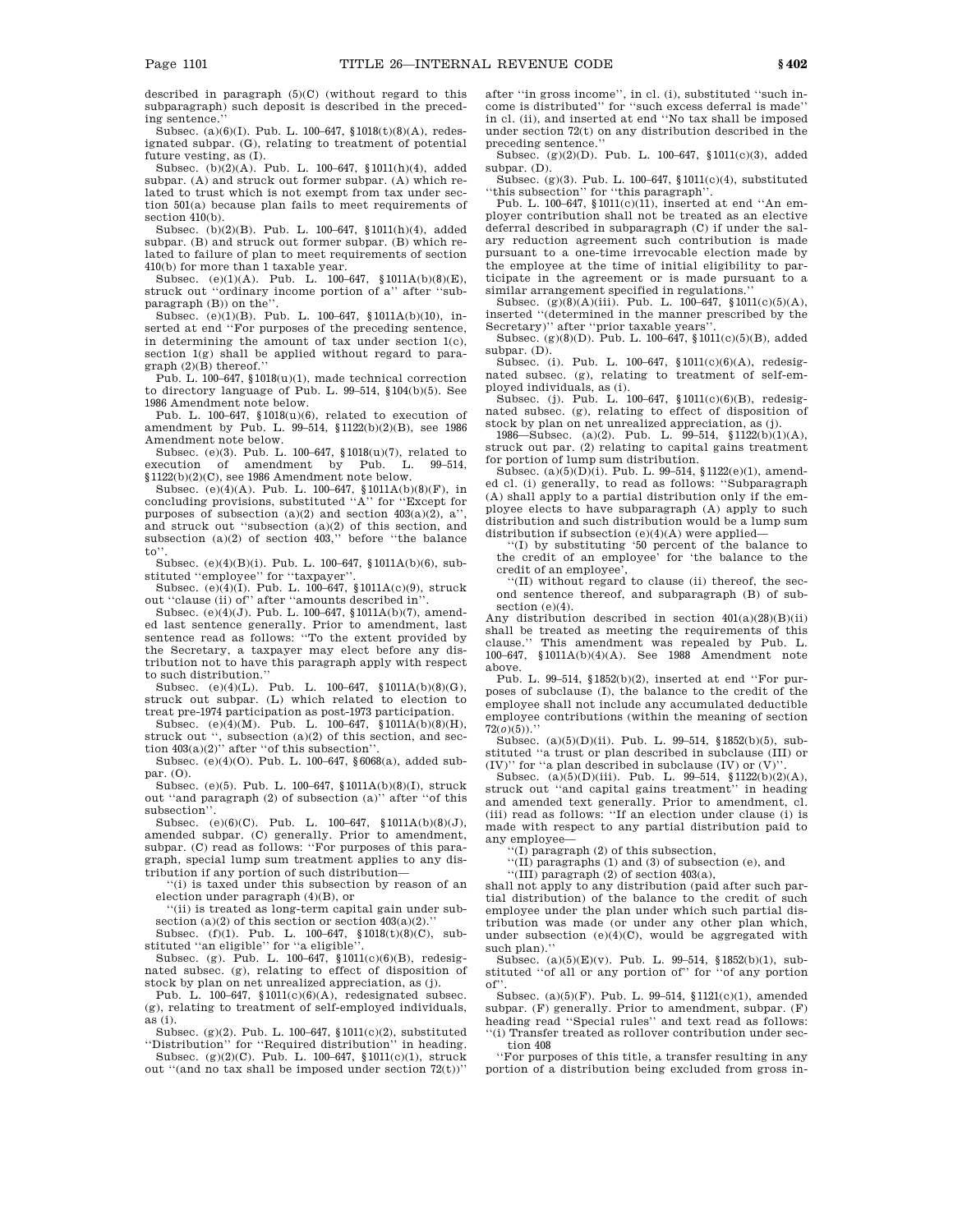come under subparagraph (A) to an eligible retirement plan described in subclause (I) or (II) of subparagraph  $(E)(iv)$  shall be treated as a rollover contribution described in section  $408(d)(3)$ .

''(ii) 5-percent owners

''An eligible retirement plan described in subclause (III) or (IV) of subparagraph (E)(iv) shall not be treated as an eligible retirement plan for the transfer of a distribution if the employee is a 5-percent owner at the time such distribution is made. For purposes of the preceding sentence, the term '5-percent owner' means any individual who is a 5-percent owner (as defined in section  $416(i)(1)(B)$  at any time during the 5 plan years preceding the plan year in which the distribution is made.''

Pub. L. 99–514, §1852(b)(6), in cl. (i) substituted ''a transfer resulting in any portion of a distribution being excluded from gross income under subparagraph  $(A)$ ' for "a transfer described in subparagraph (A)"

Pub. L. 99–514, §1875(c)(1)(A), amended cl. (ii) generally. Prior to amendment, cl. (ii), key employees, read as follows: ''An eligible retirement plan described in subclause (III) or  $(\overline{IV})$  of subparagraph  $(E)(iv)$  shall not be treated as an eligible retirement plan for the transfer of a distribution if any part of the distribution is attributable to contributions made on behalf of the employee while he was a key employee in a top-heavy plan. For purposes of the preceding sentence, the terms 'key employee' and 'top-heavy plan' have the same respective meanings as when used in section 416.

Subsec. (a)(5)(G). Pub. L. 99–514, §1852(a)(5)(A), added subpar. (G).

Subsec. (a)(6)(D)(v). Pub. L. 99–514, §1852(b)(7), substituted  $((7)$ " for  $((7)(B)$ ".

Subsec. (a)(6)(F). Pub. L. 99–514, §1898(c)(7)(A)(i), sub-

stituted ''paragraph (5)'' for ''paragraph (5)(A)''. Subsec. (a)(6)(G). Pub. L. 99–514, §1898(a)(3), added subpar. (G) relating to treatment of potential future vesting.

Pub. L. 99–272 added subpar. (G) relating to payments from certain pension plan termination trusts.

Subsec. (a)(6)(H). Pub. L. 99–514, §1122(e)(2)(A), added subpar. (H).

Subsec. (a)(7). Pub. L. 99–514, §1852(b)(4), inserted ''; except that a trust or plan described in subclause (III) or  $(IV)$  of paragraph  $(5)(E)(iv)$  shall not be treated as an eligible retirement plan with respect to such distribution'' after ''the spouse were the employee''.

Subsec. (a)(9). Pub. L. 99–514, §1898(c)(1)(A), substituted ''any alternate payee who is the spouse or former spouse of the participant shall be treated'' for ''the alternate payee shall be treated''.

Subsec. (b). Pub. L. 99–514, §1112(c), designated existing provisions as par. (1), inserted par. (1) heading, and added par. (2).

Pub. L. 99–514, §1852(c)(5), substituted ''section  $72(e)(5)$ " for "section  $72(e)(1)$ ".

Subsec. (e)(1)(B). Pub. L. 99–514, §1122(b)(2)(B), and Pub. L. 100–647, §1018(u)(6), redesignated subpar. (C) as (B), substituted ''Amount of tax'' for ''Initial separate tax'' in heading and ''The amount of tax imposed by subparagraph (A)" for "The initial separate tax", and struck out former subpar. (B) which related to computation of tax on lump sum distributions.

Pub. L. 99–514, §104(b)(5), as amended by Pub. L. 100–647, §1018(u)(1), struck out ''the zero bracket amount applicable to such individual for the taxable year plus'' after ''amount equal to''.

Pub. L. 99-514,  $1122(a)(2)(A)$ , (B), substituted "5" for "10" and "1/5" for "one-tenth".

Subsec.  $(e)(1)(C)$  to  $(E)$ . Pub. L. 99-514,  $§1122(b)(2)(B)(i)$ , redesignated subpars. (C) to (E) as (B) to (D), respectively.

Subsec. (e)(3). Pub. L. 99–514, §1122(b)(2)(C), and Pub. L. 100-647, §1018(u)(7), substituted ''total taxable amount'' for ''ordinary income portion''.

Subsec. (e)(4)(B). Pub. L. 99–514, §1122(a)(1), amended subpar. (B) generally. Prior to amendment, subpar. (B) read as follows: "For purposes of this section and section 403, no amount which is not an annuity contract may be treated as a lump sum distribution under subparagraph (A) unless the taxpayer elects for the taxable year to have all such amounts received during such year so treated at the time and in the manner provided under regulations prescribed by the Secretary. Not more than one election may be made under this subparagraph with respect to any individual after such individual has attained age 591 ⁄2. No election may be made under this subparagraph by any taxpayer other than an individual, an estate, or a trust. In the case of a lump sum distribution made with respect to an employee to two or more trusts, the election under this subparagraph shall be made by the personal representative of the employee.''

Subsec. (e)(4)(E). Pub. L. 99–514, §1122(b)(2)(D), struck out subpar. (E) defining ''ordinary income portion''

with respect to a lump sum distribution. Subsec. (e)(4)(F). Pub. L. 99–514, §1852(b)(3)(B), struck out subpar. (F) defining ''employee''. See subsec. (g) of this section relating to treatment of self-employed individuals.

Subsec. (e)(4)(H). Pub. L. 99–514, §1122(b)(2)(E), struck out "(but not for purposes of subsection  $(a)(2)$  or section  $403(a)(2)(A))$ " after "For purposes of this subsection''.

Subsec. (e)(4)(J). Pub. L. 99–514, §1122(g), inserted at end ''To the extent provided by the Secretary, a taxpayer may elect before any distribution not to have this paragraph apply with respect to such distribution.

Subsec. (e)(4)(N). Pub. L. 99–514, §1106(c)(2), added subpar. (N).

Subsec. (e)(6). Pub. L. 99–514, §1898(a)(2), added par. (6).

Subsec. (f)(1). Pub. L. 99–514, §1898(e)(1), substituted ''eligible rollover distribution'' for ''qualifying rollover distribution''.

Subsec. (f)(2). Pub. L. 99–514, §1898(e)(2), amended par. (2) generally. Prior to amendment, par. (2) read as follows: ''For purposes of this subsection, the terms 'qualifying rollover distribution' and 'eligible retire-ment plan' have the respective meanings given such

terms by subsection  $(a)(5)(E)$ ."<br>Subsec. (g). Pub. L. 99–514, §1854(f)(2), added subsec. (g) relating to effect of disposition of stock by plan on

net unrealized appreciation. Pub. L. 99–514, §1852(b)(3)(A), added subsec. (g) relating to treatment of self-employed individuals.

Pub. L. 99–514, §1105(a), added subsec. (g) relating to

limitation on exclusion for elective deferrals. Subsec. (h). Pub. L. 99–514, §1108(b), added subsec. (h). 1984—Subsec. (a)(2). Pub. L. 98–369, §1001(b)(3), sub-

stituted "6 months" for "1 year".<br>Subsec.  $(a)(5)(A)(i)$ . Pub. L. 98-369, §522 $(a)(1)$ , substituted ''any portion of the balance to the credit of an employee in a qualified trust is paid to him'' for ''the balance to the credit of an employee in a qualified trust is paid to him in a qualifying rollover distribution''.

Subsec. (a)(5)(B). Pub. L. 98–369, §522(d)(1)(A), (2), substituted ''qualified total distribution'' for ''qualifying rollover distribution'', and inserted ''In the case of any partial distribution, the maximum amount transferred to which subparagraph (A) applies shall not exceed the portion of such distribution which is includible in gross income (determined without regard to subparagraph  $(A)).$ 

Subsec. (a)(5)(D). Pub. L. 98–369, §522(b), added subpar. (D). Former subpar. (D) redesignated (E).

Subsec.  $(a)(5)(D)(iv)(III)$ –(V). Pub. L. 98–369, §491(d)(9), struck out subcl. (III), which included a retirement bond described in section 409 within term ''eligible retirement plan'' and redesignated former subcls. (IV) and (V) and (III) and (IV), respectively. Subsec. (a)(5)(E). Pub. L. 98–369, §522(b), redesignated

subpar. (D) as (E). Former subpar. (E) redesignated (F).

Subsec. (a) $(5)(E)(i)$ . Pub. L. 98-369, §522 $(d)(1)(B)$ , substituted ''qualified total distribution'' for ''qualifying rollover distribution'' in heading and text.

Subsec. (a)(5)(E)(ii)(II). Pub. L. 98–369, §522(d)(3), substituted ''gross income (determined without regard to this paragraph)'' for ''gross income''.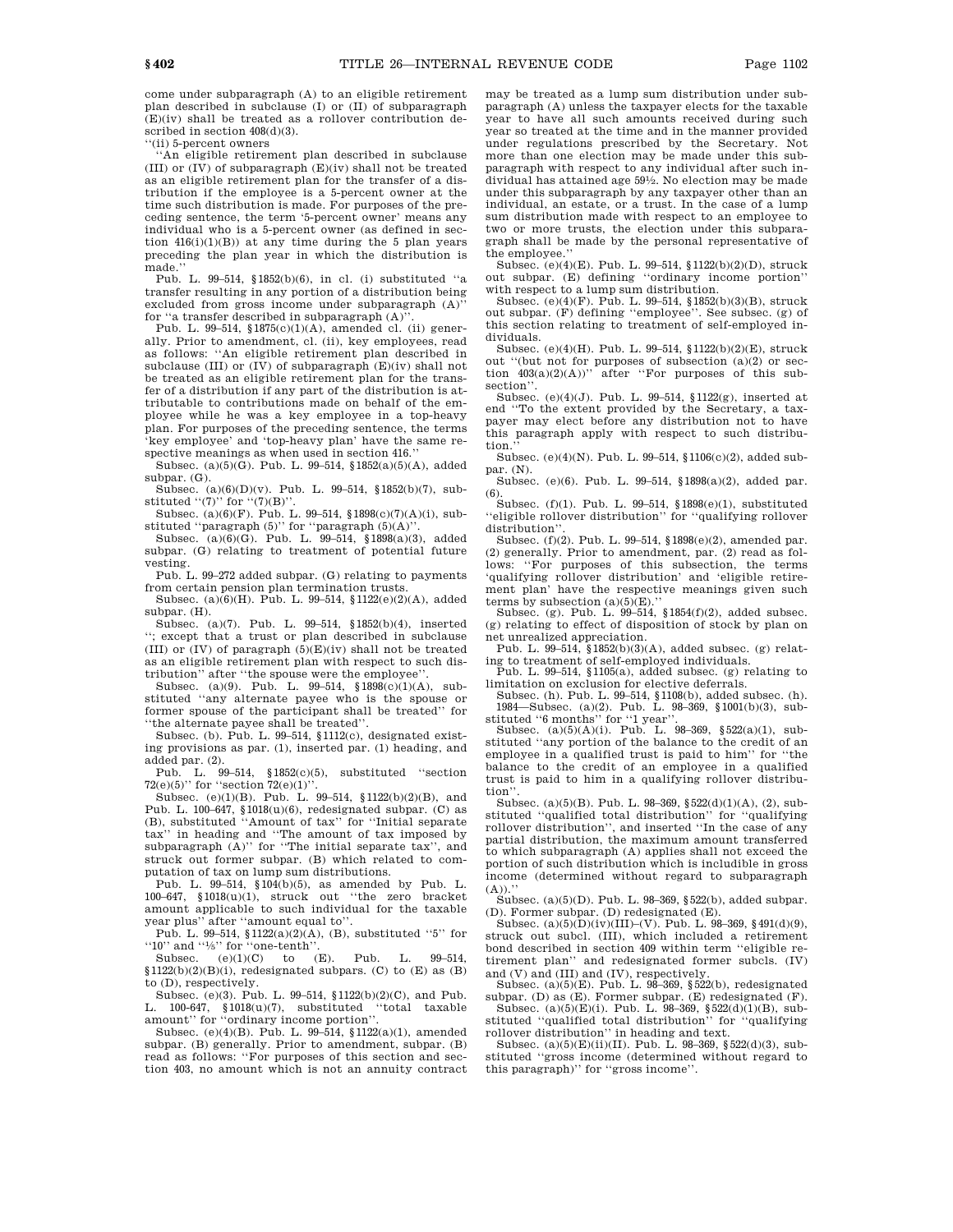Subsec. (a)(5)(E)(v). Pub. L. 98–369, §522(d)(4), substituted provision dealing with partial distribution for provision dealing with rollover of partial distributions of deductible employee contributions permitted.

Subsec.  $(a)(5)(\overline{F})$ . Pub. L. 98-369, §522(b), redesignated subpar. (E) as (F).

Subsec. (a)(5)(F)(i). Pub. L. 98–369, §522(d)(5), substituted ''subparagraph (E)(iv)'' for ''subparagraph  $(D)(iv)$ 

Pub. L. 98–369, §491(d)(10), substituted ''or (II)'' for  $\lq\lq,$  (II), or (III)'

Subsec. (a)(5)(F)(ii). Pub. L. 98–369, §522(d)(5), substituted ''subparagraph (E)(iv)'' for ''subparagraph  $(D)(iv)'$ 

Pub. L. 98–369, §491(d)(11), substituted ''(III) or (IV)'' for  $``(IV)$  and  $(V)"$ 

Pub. L. 98-369, §713(c)(3), substituted "Key employees'' for ''Self-employed individuals and owner-employees'' in heading and ''attributable to contributions made on behalf of the employee while he was a key employee in a top-heavy plan'' for ''attributable to a trust forming part of a plan under which the employee was an employee within the meaning of section 401(c)(1) at the time contributions were made on his behalf under the plan'' in text, and inserted sentence adopting the meaning of ''key employee'' and ''top-heavy plan'' used in section 416.

Subsec. (a)(6)(A), (B). Pub. L. 98–369, §522(d)(6), substituted "paragraph  $(5)(E)(i)$ " for "paragraph  $(5)(D)(i)$ ".<br>Subsec.  $(a)(6)(D)(iii)$ , (iv). Pub. L. 98–369, §522(d)(7),

substituted ''employee contributions (or, in the case of a partial distribution, the amount not includible in gross income)'' for ''employee contributions''.

Subsec. (a) $(6)(E)(i)$ . Pub. L. 98-369, §522 $(d)(1)(C)$ ,  $(8)$ , substituted "qualified total distribution" for "qualifying rollover distribution'', and ''paragraph (5)(D) or  $(5)(E)(i)(II)'$  for "paragraph  $(5)(D)(i)(II)$ ".

Subsec. (a)(6)(F). Pub. L. 98–397, §204(c)(3), added subpar. (F).

Subsec. (a)(7). Pub. L. 98–369, §522(c), substituted provisions relating to rollover where spouse receives distributions after death of employee for provisions dealing with rollover where spouse receives lump-sum distribution at death of employee.

Subsec. (a)(9). Pub. L. 98–397, §204(c)(1), added par. (9). Subsec. (e)(4)(L). Pub. L. 98–369, §1001(b)(3), substituted ''6 months'' for ''1 year'', applicable to property acquired after June 22, 1984, and before Jan. 1, 1988. See Effective Date of 1984 Amendment note below.

Subsec. (e)(4)(M). Pub. L. 98–397, §204(c)(4), added subpar. (M).

Subsec. (e)(5). Pub. L. 98–369, §491(c)(2), added par. (5). Subsec. (f). Pub. L. 98–397,  $\S 207(a)$ , added subsec. (f).

1983—Subsec. (a)(5)(D)(v). Pub. L. 97–448, §103(c)(8)(A), added cl. (v).

Subsec. (e)(1)(C). Pub. L. 97–448, §101(b), substituted ''the zero bracket amount applicable to such an individual for the taxable year" for "\$2,300".

Subsec. (e)(4)(A). Pub. L. 97-448,  $$103(c)(7)$ , substituted ''this subsection, subsection (a)(2) of this section, and subsection  $(a)(2)$  of section 403<sup>°</sup> for "this section and section 403'' in last sentence.

Subsec. (e)(4)(J). Pub. L. 97–448, §103(c)(12)(D), amended Pub. L. 97–34, §311(c)(2) [see 1981 Amendment note below], by substituting ''section 72(*o*)(5)'' for ''section  $77(0)(5)$ " in last sentence of subpar. (j).

1981—Subsec. (a)(1). Pub. L. 97–34, §311(c)(1), inserted ''(other than deductible employee contributions within the meaning of section  $72(0)(5)$ <sup>"</sup>.

Pub. L. 97–34, §314(c)(1), struck out ''or made available'' after ''distributed'' in three places.

Subsec. (a)(5). Pub. L. 97–34, §311(b)(3)(A), inserted ''(other than accumulated deductible employee contributions within the meaning of section  $72\overline{(o)}$ (5))<sup>'</sup> after ''contributions'' in subpar. (B) and added subcl. (III) in subpar. (D).

Subsec. (e)(4). Pub. L. 97–34, §311(b)(2), (c)(2), added to subpar. (A) provision that for purposes of sections 402 and 403, the balance to the credit of the employee does not include the accumulated deductible employee contributions under the plan (within the meaning of section 72(*o*)(5)), and added subpar. (J) provision making subpar. (J) inapplicable to distributions of accumulated deductible employee contributions (within the meaning of section  $77(0)(5)$ ). See 1983 Amendment note above.<br>1980—Subsec. (a)(6)(D)(iii). Pub. L. 96–222,

1980—Subsec. (a)(6)(D)(iii).<br>§101(a)(14)(E)(i), substituted substituted "may designate" for ''many designate''.

Subsec. (a)(6)(E). Pub. L. 96–608 added subpar. (E).

Subsec. (a)(7)(A)(i). Pub. L. 96–222, §101(a)(14)(C), substituted ''qualifying rollover distribution attributable to an employee is paid to the spouse of the employee after'' for ''lump-sum distribution from a qualified trust is paid to the spouse of the employee on account of''.

1978—Subsec. (a)(5). Pub. L. 95–458, §4(a), among other changes, substituted provision permitting tax-free treatment for any portion of a lump sum distribution from a qualified retirement plan which is deposited in an individual retirement account or another qualifying plan for provision which required transfer of all such property received.

Subsec.  $(a)(5)(D)(i)(II)$ . Pub. L. 95–600, §157(h)(1), substituted ''subparagraphs (B) and (H) of subsection (e)(4)" for "subsection  $(e)(4)(B)'$ .

Subsec. (a)(6). Pub. L. 95-458,  $\S(4c)$ , in provision preceding subpar. (A) struck out ''For purposes of paragraph  $(5)(A)(i)$ ", in subpar. (A) substituted "For purposes of paragraph (5)(D)(i), a complete'' for ''A complete'', in subpar. (B) inserted ''For purposes of paragraph (5)(D)(i)—'' after ''assets.—'' in provision preceding cl. (i), and added subpar. (C).

Subsec. (a)(6)(D). Pub. L. 95–600, §157(f)(1), added subpar. (D).

Subsec. (a)(7). Pub. L. 95–600, §157(g)(1), added par. (7). Subsec. (a)(8). Pub. L. 95–600, §135(b), added par. (8).

Subsec. (e)(1)(C). Pub. L. 95–600, §101(d)(1), substituted  $\cdot$ \$2,300" for  $\cdot$  \$2,200".

1977—Subsec. (e)(1)(C). Pub. L. 95–30 substituted ''amount equal to \$2,200 plus one-tenth of the excess of'' for ''amount equal to one-tenth of the excess of'' in provisions preceding cl. (i).

1976—Subsec. (a)(1). Pub. L. 94–455, §1906(b)(13)(A), struck out ''or his delegate'' after ''Secretary''.

Subsec. (a)(2). Pub. L. 94–455, §1402(b)(2), provided that ''9 months'' would be changed to ''1 year''.

Pub. L. 94–455, §§1402(b)(1)(C), 1906(b)(13)(A), provided that ''6 months'' would be changed to ''9 months'' for taxable years beginning in 1977 and struck out ''or his

delegate" after "Secretary".<br>Subsec. (a)(4). Pub. L. 94–455, §1901(a)(57)(A), substituted ''basic pay'' for ''basic salary'', ''civil service retirement laws'' for ''Civil Service Retirement Act (5 U.S.C. 2251)'', and ''section 8331(3) of title 5, United States Code'' for ''section 1(d) of such Act''.

Subsec. (a)(5). Pub. L. 94–267, §1(a)(2), substituted ''a payment'' for ''the lump-sum distribution''.

Subsec. (a)(5)(A). Pub. L. 94–267,  $(1(a)(1))$ , restructured provision by adding cl. (i) and designating existing provision as cl. (ii).

Subsec. (a)(6). Pub. L. 94–267, §1(a)(3), added par. (6). Subsec. (a) $(6)(A)$ . Pub. L. 94–455, §1906 $(b)(13)(A)$ , struck out ''or his delegate'' after ''Secretary''.

Subsec. (d). Pub. L. 94–455, §1901(a)(57)(B), struck out subsec. (d) which related to certain trust agreements made before Oct. 21, 1942.

Subsec. (e)(2). Pub. L. 94–455, §1906(b)(13)(A), struck out ''or his delegate'' after ''Secretary''.

Subsec. (e)(4)(A). Pub. L. 94–455, §1901(a)(57)(C)(i), substituted ''Except for purposes of subsection (a)(2) and section  $403(a)(2)$ " for "For purposes of this subparagraph''.

Subsec. (e)(4)(B), (J). Pub. L. 94–455, §1906(b)(13)(A), struck out ''or his delegate'' after ''Secretary''.

Subsec.  $(e)(4)(L)$ . Pub. L. 94–455, §1402(b)(2), substituted "1 year" for "9 months"

Pub. L. 94–455, §§1402(b)(1)(C), 1512(a), added subsec.  $(e)(4)(L)$  to be applicable to distributions and payments after Dec. 31, 1975, in taxable years beginning after Dec. 31, 1975, and provided that ''6 months'' would be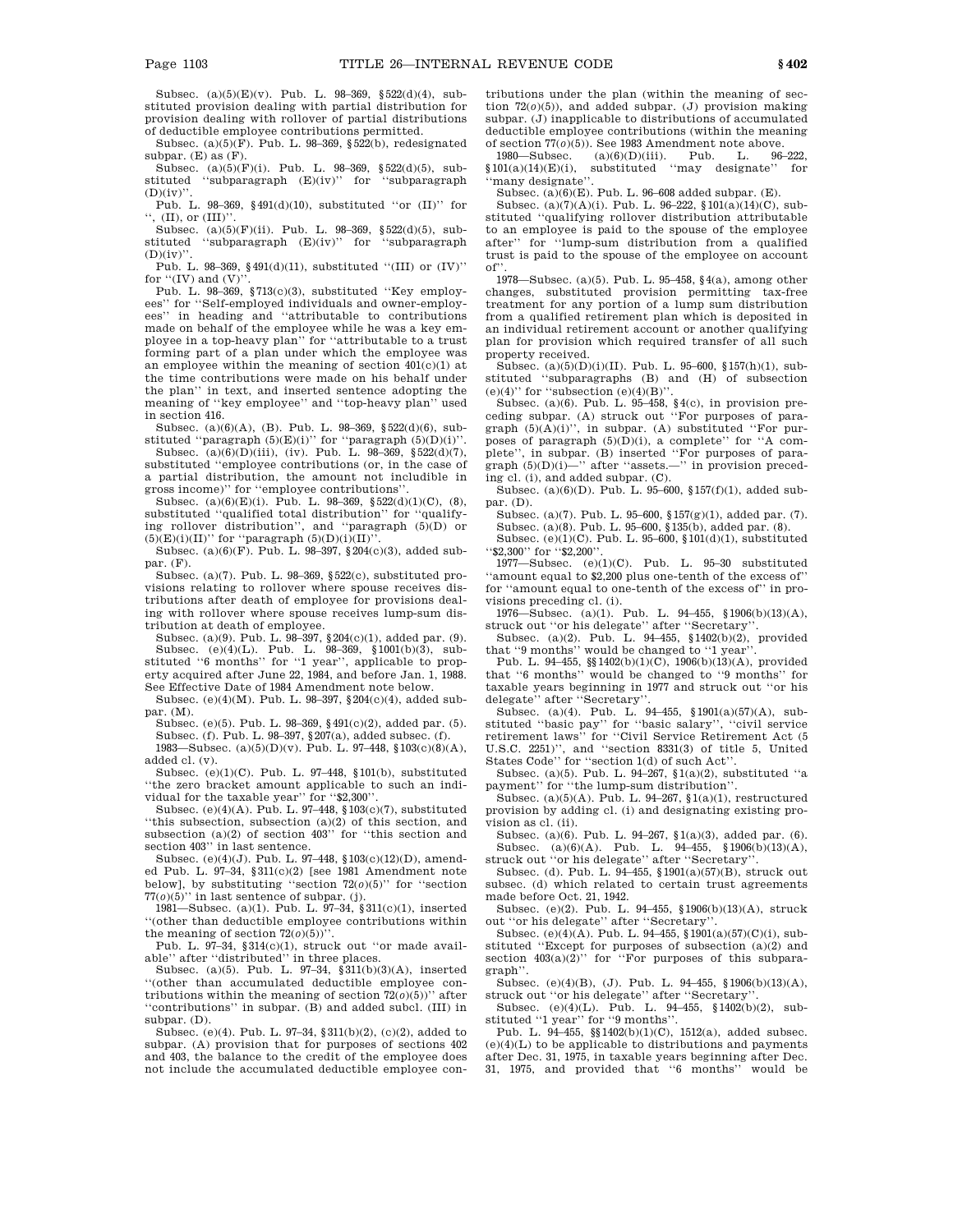changed to ''9 months'' for taxable years beginning in 1977.

1974—Subsec. (a)(2). Pub. L. 93–406, §2005(b)(1), substituted provisions covering capital gains treatment of portions of lump sum distributions determined through the application of a fraction formula susceptible of producing a phaseout of capital gains treatment for provisions covering capital gains treatment of portions of lump sum distributions determined on a fixed formula.

Subsec. (a)(3)(C). Pub. L. 93–406, §2005(c)(1), struck out subsec. (a)(3)(C) which defined ''total distribution payable''.

Subsec. (a)(5). Pub. L. 93–406, §§2002(g)(5), 2005(c)(2), substituted provisions covering rollover amounts for provisions covering limitation on capital gains treatment.

Subsec. (e). Pub. L. 93–406, §2005(a), substituted provisions covering tax on lump sum distributions for provisions covering plan termination distributions made after Dec. 31, 1953, and before Jan. 1, 1955.

1969—Subsec. (a)(5). Pub. L. 91–172, §515(a)(1), added par. (5).

Subsec. (b). Pub. L. 91–172, §321(b)(1), substituted provision for inclusion of contributions made by an employer to a nonexempt trust in the ''gross income of the employee in accordance with section 83 (relating to property transferred in connection with performance of services), except that the value of the employee's interest in the trust shall be substituted for the fair market value of the property for purposes of applying such section'' for prior provision for inclusion in the ''gross income of an employee for the taxable year in which the contribution is made to the trust in the case of an employee whose beneficial interest in such contribution is nonforfeitable at the time the contribution is made'', and provided that distributions of income of such trust before the annuity starting date (as defined in section  $72(c)(4)$ ) shall be included in the gross income of the employee without regard to section 72(e)(1) (relating to amount not received as annuities) and that a beneficiary of any such trust shall not be considered the owner of any portion of such trust under subpart E of part I of subch. J (relating to grantors and others treated as substantial owners).

1964—Subsec. (a)(1). Pub. L. 88–272, §232(e)(1), struck out ''except that section 72(e)(3) shall not apply'' after ''(relating to annuities)''.

Subsec. (a)(3)(B). Pub. L. 88–272, §221(c)(1), substituted ''subsections (e) and (f) of section 425'' for ''section  $421(d)(2)$  and  $(3)'$ 

Subsecs. (b), (d). Pub. L. 88–272, §232(e)(2), (3), struck out ''except that section 72(e)(3) shall not apply'' after ''(relating to annuities)''.

1962—Subsec. (a)(2). Pub. L. 87–792 inserted sentence providing that this paragraph shall not apply to distributions paid to any distributee to the extent such distributions are attributable to contributions made on behalf of the employee while he was an employee within the meaning of section 401(c)(1).

1960—Subsec. (a)(1). Pub. L. 86–437, §2(a), substituted "paragraphs  $(2)$  and  $(4)$ " for "paragraph  $(2)$ "

# Subsec. (a)(4). Pub. L. 86–437, §1, added par. (4).

#### EFFECTIVE DATE OF 2008 AMENDMENT

Pub. L. 110–458, title I, §108(f)(2)(C), Dec. 23, 2008, 122 Stat. 5109, provided that: ''The amendments made by this paragraph [amending this section] shall apply with respect to plan years beginning after December 31,  $2009$ 

Amendment by sections  $108(f)(1)-(2)(B)$ , (j) and  $109(b)(3)$  of Pub. L. 110–458 effective as if included in the provisions of Pub. L. 109–280 to which the amendment relates, except as otherwise provided, see section 112 of Pub. L. 110–458, set out as a note under section 72 of this title.

Amendment by section 201(b) of Pub. L. 110–458 applicable to calendar years beginning after December 31, 2008, with provisions relating to pension plan or contract amendments, see section 201(c) of Pub. L. 110–458, set out as a note under section 401 of this title.

#### EFFECTIVE DATE OF 2007 AMENDMENT

Pub. L. 110–172, §8(b), Dec. 29, 2007, 121 Stat. 2484, provided that: ''The amendments made by this section [amending this section and section 3121 of this title] shall take effect as if included in the provisions of the Economic Growth and Tax Relief Reconciliation Act of 2001 [Pub. L. 107–16] to which they relate.''

#### EFFECTIVE DATE OF 2006 AMENDMENT

Pub. L. 109–280, title VIII, §822(b), Aug. 17, 2006, 120 Stat. 998, provided that: ''The amendment made by subsection (a) [amending this section] shall apply to taxable years beginning after December 31, 2006.''

Pub. L. 109–280, title VIII, §829(b), Aug. 17, 2006, 120 Stat. 1002, provided that: ''The amendments made by this section [amending this section and sections 403 and 457 of this title] shall apply to distributions after December 31, 2006.''

Pub. L. 109–280, title VIII, §845(c), Aug. 17, 2006, 120 Stat. 1015, provided that: ''The amendments made by this section [amending this section and sections 403 and 457 of this title] shall apply to distributions in taxable years beginning after December 31, 2006.''

#### EFFECTIVE DATE OF 2005 AMENDMENT

Pub. L. 109–135, title IV, §407(c), Dec. 21, 2005, 119 Stat. 2635, provided that: ''The amendments made by this section [amending this section and section 415 of this title] shall take effect as if included in the provisions of the Economic Growth and Tax Relief Reconciliation Act of 2001 [Pub. L. 107–16] to which they relate.''

#### EFFECTIVE DATE OF 2002 AMENDMENT

Amendment by Pub. L. 107–147 effective as if included in the provisions of the Economic Growth and Tax Relief Reconciliation Act of 2001, Pub. L. 107–16, to which such amendment relates, see section 411(x) of Pub. L. 107–147, set out as a note under section 25B of this title.

#### EFFECTIVE DATE OF 2001 AMENDMENT

Amendment by section  $611(d)(1)-(3)(A)$  of Pub. L. 107–16 applicable to years beginning after Dec. 31, 2001, see section 611(i)(1) of Pub. L. 107–16, set out as a note under section 415 of this title.

Pub. L. 107–16, title VI, §617(f), June 7, 2001, 115 Stat. 106, provided that: ''The amendments made by this section [enacting section 402A of this title and amending this section and sections 408A, 6047, and 6051 of this title] shall apply to taxable years beginning after December 31, 2005.''

Amendment by section 632(a)(3)(G) of Pub. L. 107–16 applicable to years beginning after Dec. 31, 2001, see section  $632(a)(4)$  of Pub. L. 107-16, set out as a note under section 72 of this title.

Pub. L. 107–16, title VI, §636(b)(2), June 7, 2001, 115 Stat. 117, provided that: ''The amendment made by this subsection [amending this section] shall apply to distributions made after December 31, 2001.''

Pub. L. 107–16, title VI, §641(f), June 7, 2001, 115 Stat. 121, provided that:

''(1) EFFECTIVE DATE.—The amendments made by this section [amending this section and sections 72, 219, 401, 403, 408, 415, 457, 3401, 3405, and 4973 of this title] shall apply to distributions after December 31, 2001.

(2) REASONABLE NOTICE.—No penalty shall be imposed on a plan for the failure to provide the information required by the amendment made by subsection (c) [amending this section] with respect to any distribution made before the date that is 90 days after the date on which the Secretary of the Treasury issues a safe harbor rollover notice after the date of the enactment of this Act [June 7, 2001], if the administrator of such plan makes a reasonable attempt to comply with such requirement.

''(3) SPECIAL RULE.—Notwithstanding any other provision of law, subsections (h)(3) and (h)(5) of section 1122 of the Tax Reform Act of 1986 [Pub. L. 99–514, set out as a note below] shall not apply to any distribution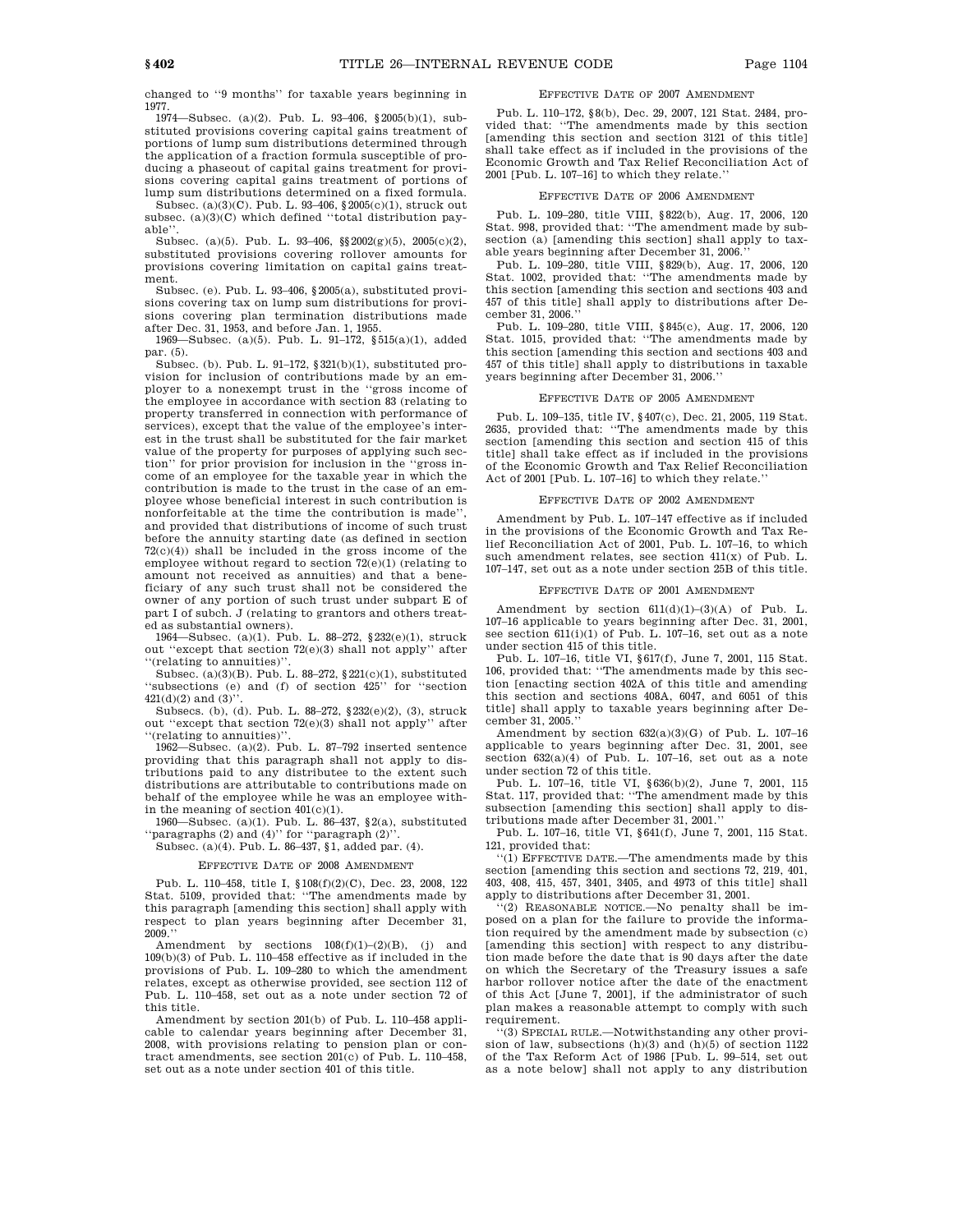from an eligible retirement plan (as defined in clause (iii) or (iv) of section  $402(c)(8)(B)$  of the Internal Revenue Code of 1986) on behalf of an individual if there was a rollover to such plan on behalf of such individual which is permitted solely by reason of any amendment made by this section.''

Amendment by section 643(a) of Pub. L. 107–16 applicable to distributions made after Dec. 31, 2001, see section 643(d) of Pub. L. 107–16, set out as a note under section 401 of this title.

Pub. L. 107–16, title VI, §644(c), June 7, 2001, 115 Stat. 123, provided that: ''The amendments made by this section [amending this section and section 408 of this title] shall apply to distributions after December 31, 2001.''

Amendment by section 657(b) of Pub. L. 107–16 applicable to distributions made after Mar. 28, 2005, see section 657(d) of Pub. L. 107–16, set out as a note under section 401 of this title.

#### EFFECTIVE DATE OF 1998 AMENDMENT

Pub. L. 105–206, title VI, §6005(c)(2)(C), July 22, 1998, 112 Stat. 800, provided that: ''The amendments made by this paragraph [amending this section and section 403 of this title] shall apply to distributions after December 31, 1998.''

#### EFFECTIVE DATE OF 1997 AMENDMENT

Section  $1501(c)(1)$  of Pub. L. 105-34 provided that: ''The amendment made by subsection (a) [amending this section] shall apply to years beginning after December 31, 1997.''

### EFFECTIVE DATE OF 1996 AMENDMENT

Section 1401(c) of Pub. L. 104–188 provided that: ''(1) IN GENERAL.—The amendments made by this section [amending this section and sections 55, 62, 401, 406,

407, 691, 871, 877, and 4980A of this title] shall apply to taxable years beginning after December 31, 1999. ''(2) RETENTION OF CERTAIN TRANSITION RULES.—The

amendments made by this section shall not apply to any distribution for which the taxpayer is eligible to elect the benefits of section 1122(h)(3) or (5) of the Tax Reform Act of 1986 [Pub. L. 99–514, set out below]. Notwithstanding the preceding sentence, individuals who elect such benefits after December 31, 1999, shall not be eligible for 5-year averaging under section 402(d) of the Internal Revenue Code of 1986 (as in effect immediately before such amendments).''

Amendment by section  $1421(b)(3)(A)$ ,  $(9)(B)$  of Pub. L. 104–188 applicable to taxable years beginning after Dec. 31, 1996, see section 1421(e) of Pub. L. 104–188, set out as a note under section 72 of this title.

Amendment by section  $1450(a)(2)$  of Pub. L. 104–188 applicable to taxable years beginning after Dec. 31, 1995, see section  $1450(a)(3)$  of Pub. L. 104–188, set out in a Modifications of Subsection (b) of This Section note under section 403 of this title.

### EFFECTIVE DATE OF 1994 AMENDMENT

Amendment by Pub. L. 103–465 applicable to years beginning after Dec. 31, 1994, and, to the extent of providing for the rounding of indexed amounts, not applicable to any year to the extent the rounding would require the indexed amount to be reduced below the amount in effect for years beginning in 1994, see section 732(e) of Pub. L. 103–465, set out as a note under section 401 of this title.

#### EFFECTIVE DATE OF 1992 AMENDMENT

Section 521(e) of Pub. L. 102–318 provided that:

''(1) IN GENERAL.—The amendments made by this section [amending this section and sections 55, 62, 72, 219, 401, 403, 406 to 408, 411, 414, 415, 457, 691, 871, 877, 1441, 3121, 3306, 3405, 4973, 4980A, and 7701 of this title] shall apply to distributions after December 31, 1992.

''(2) SPECIAL RULE FOR PARTIAL DISTRIBUTIONS.—For purposes of section 402(a)(5)(D)(i)(II) of the Internal Revenue Code of 1986 (as in effect before the amendments made by this section), a distribution before January 1, 1993, which is made before or at the same time as a series of periodic payments shall not be treated as one of such series if it is not substantially equal in amount to other payments in such series.''

Amendment by section 522(c)(1) of Pub. L. 102–318 applicable, except as otherwise provided, to distributions after Dec. 31, 1992, see section 522(d) of Pub. L. 102–318, set out as a note under section 401 of this title.

#### EFFECTIVE DATE OF 1989 AMENDMENT

Section 7811(i)(13) of Pub. L. 101–239 provided that the amendment made by that section is effective with respect to taxable years ending after Dec. 19, 1989 (or, at the election of the taxpayer, beginning after Dec. 31, 1986).

Amendment by section  $7811(g)(2)$  of Pub. L. 101–239 effective, except as otherwise provided, as if included in the provision of the Technical and Miscellaneous Revenue Act of 1988, Pub. L. 100–647, to which such amendment relates, see section 7817 of Pub. L. 101–239, set out as a note under section 1 of this title.

#### EFFECTIVE DATE OF 1988 AMENDMENT

Amendment by sections  $1011(c)(1)-(6)(B)$ , (11), (h)(4),  $1011A(a)(1), \quad (b)(4)(A)- (D), \quad (5)-(8), \quad (10), \quad (c)(9), \quad \text{and}$ 1018(t)(8)(A), (C), (u)(1), (6), (7) of Pub. L. 100–647 effective, except as otherwise provided, as if included in the provision of the Tax Reform Act of 1986, Pub. L. 99–514, to which such amendment relates, see section 1019(a) of Pub. L. 100–647, set out as a note under section 1 of this title.

Section 6068(b) of Pub. L. 100–647 provided that: ''The amendment made by this section [amending this section] shall apply to taxable years ending after December 31, 1984.

#### EFFECTIVE DATE OF 1986 AMENDMENTS

Amendment by section 104(b)(5) of Pub. L. 99–514 applicable to taxable years beginning after Dec. 31, 1986, see section 151(a) of Pub. L. 99–514, set out as a note under section 1 of this title.

Section 1105(c) of Pub. L. 99–514, as amended by Pub. L. 100–647, title I, §1011(c)(8), (9), Nov. 10, 1988, 102 Stat. 3458, provided that:

''(1) IN GENERAL.—Except as provided in this subsection, the amendment made by subsection (a) [amending this section] shall apply to taxable years beginning after December 31, 1986.

''(2) DEFERRALS UNDER COLLECTIVE BARGAINING AGREE-MENTS.—In the case of a plan maintained pursuant to 1 or more collective bargaining agreements between employee representatives and 1 or more employers ratified before March 1, 1986, the amendment made by subsection (a) shall not apply to contributions made pursuant to such an agreement for taxable years beginning before the earlier of—

''(A) the date on which such agreement terminates (determined without regard to any extension thereof after February 28, 1986), or

''(B) January 1, 1989.

visions of such plan.

Such contributions shall be taken into account for purposes of applying the amendment made by this section to other plans.

'(3) DISTRIBUTIONS MADE BEFORE PLAN AMENDMENT.  $(A)$  IN GENERAL.—If a plan amendment is required to allow the plan to make any distribution described in section  $402(g)(2)(A)(ii)$  of the Internal Revenue Code of 1986, any such distribution which is made before the close of the 1st plan year for which such amendment is required to be in effect under section 1140 [set out as a note under section 401 of this title] shall be treated as made in accordance with the pro-

''(B) DISTRIBUTIONS PURSUANT TO MODEL AMEND-MENT.

''(i) SECRETARY TO PRESCRIBE AMENDMENT.—The Secretary of the Treasury or his delegate shall prescribe an amendment which allows a plan to make any distribution described in section  $402(\text{g})(2)(\text{A})(\text{ii})$ of such Code.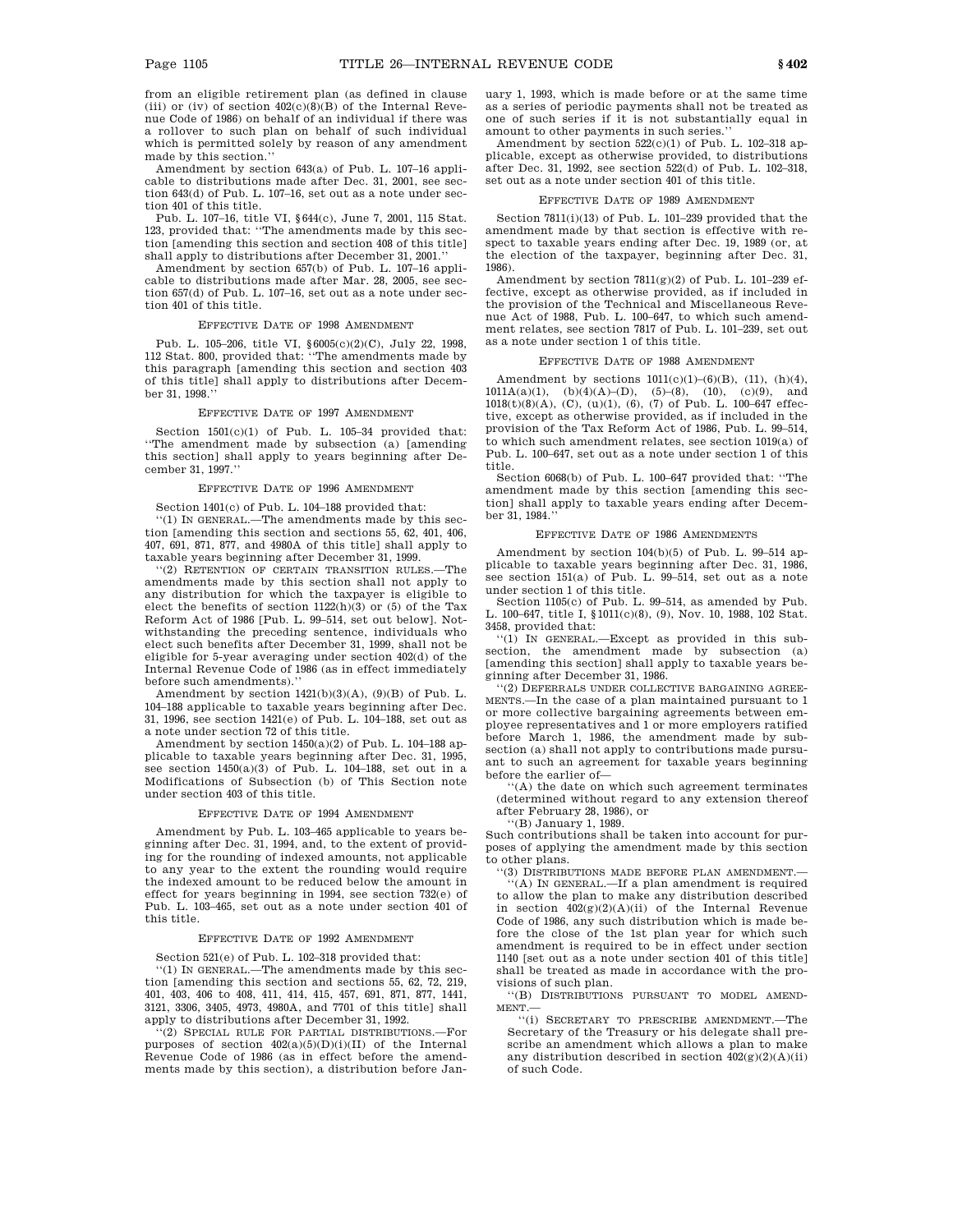''(ii) ADOPTION BY PLAN.—If a plan adopts the amendment prescribed under clause (i) and makes a distribution in accordance with such amendment, such distribution shall be treated as made in accordance with the provisions of the plan.

''(4) SPECIAL RULE FOR TAXABLE YEARS OF PARTNER-SHIPS WHICH INCLUDE JANUARY 1, 1987.—In the case of the taxable year of any partnership which begins before January 1, 1987, and ends after January 1, 1987, elective deferrals (within the meaning of section 402(g)(3) of the Internal Revenue Code of 1986) made on behalf of a partner for such taxable year shall, for purposes of section  $402(g)(3)$  of such Code, be treated as having been made ratably during such taxable year.

'(5) CASH OR DEFERRED ARRANGEMENTS. The amendments made by this section [amending this section and section 6051 of this title] shall not apply to employer contributions made during 1987 and attributable to services performed during 1986 under a qualified cash or deferred arrangement (as defined in section 401(k) of the Internal Revenue Code of 1986) if, under the terms of such arrangement as in effect on August 16, 1986—

''(A) the employee makes an election with respect to such contribution before January 1, 1987, and

''(B) the employer identifies the amount of such contribution before January 1, 1987.

''(6) REPORTING REQUIREMENTS.—The amendments made by subsection (b) [amending section 6051 of this title] shall apply to calendar years beginning after December 31, 1986.''

Amendment by section 1106(c)(2) of Pub. L. 99–514 applicable to years beginning after Dec. 31, 1986, see section 1106(i) of Pub. L. 99–514, set out as a note under section 415 of this title.

Amendment by section 1108(b) of Pub. L. 99–514 applicable to years beginning after Dec. 31, 1986, see section 1108(h) of Pub. L. 99–514, set out as a note under section 219 of this title.

Amendment by section 1112(c) of Pub. L. 99–514 applicable to plan years beginning after Dec. 31, 1988, with special rule regarding collective bargaining agreements ratified before Mar. 1, 1986, and with provision for waiver of excise tax on reversions, see section 1112(e) of Pub. L. 99–514, set out as a note under section 401 of this title.

Amendment by section 1121(c)(1) of Pub. L. 99–514 applicable to years beginning after Dec. 31, 1986, with special provisions for plans maintained pursuant to collective bargaining agreements ratified before Mar. 1, 1986, and transition rules, see section 1121(d) of Pub. L. 99–514, set out as a note under section 401 of this title.

Section 1122(h) of Pub. L. 99–514, as amended by Pub. L. 100–647, title I, §1011A(b)(11)–(15), Nov. 10, 1988, 102 Stat. 3474, 3475, provided that:

''(1) IN GENERAL.—Except as otherwise provided in this subsection, the amendments made by this section [amending this section and sections 72, 403, and 408 of this title] shall apply to amounts distributed after December 31, 1986, in taxable years ending after such date.  $'(2)$  SUBSECTION  $(c)$ .

''(A) SUBSECTION (c)(1).—The amendment made by subsection (c)(1) [amending section 72 of this title] shall apply to individuals whose annuity starting date is after July 1, 1986.

''(B) SUBSECTION (c)(2).—The amendment made by subsection (c)(2) [amending section 72 of this title] shall apply to individuals whose annuity starting date is after December 31, 1986, except that section 72(b)(3) of the Internal Revenue Code of 1986 (as added by such subsection) shall apply to individuals whose annuity starting date is after July 1, 1986.

''(C) SPECIAL RULE FOR AMOUNTS NOT RECEIVED AS ANNUITIES.—In the case of any plan not described in section 72(e)(8)(D) of the Internal Revenue Code of 1986 (as added by subsection (c)(3)), the amendments made by subsection  $(c)(3)$  [amending section 72 of this title] shall apply to amounts received after July 1, 1986.

''(3) SPECIAL RULE FOR INDIVIDUALS WHO ATTAINED AGE 50 BEFORE JANUARY 1, 1986.—

''(A) IN GENERAL.—In the case of a lump sum distribution to which this paragraph applies—

''(i) the existing capital gains provisions shall continue to apply, and

''(ii) the requirement of subparagraph (B) of section 402(e)(4) of the Internal Revenue Code of 1986 (as amended by subsection (a)) that the distribution be received after attaining age 591 ⁄2 shall not apply.

''(B) COMPUTATION OF TAX.—If subparagraph (A) applies to any lump sum distribution of any taxpayer for any taxable year, the tax imposed by section 1 of the Internal Revenue Code of 1986 on such taxpayer for such taxable year shall be equal to the sum of—

'(i) the tax imposed by such section 1 on the taxable income of the taxpayer (reduced by the portion of such lump sum distribution to which clause (ii) applies), plus

'(ii) 20 percent of the portion of such lump sum distribution to which the existing capital gains provisions continue to apply by reason of this paragraph.

''(C) LUMP SUM DISTRIBUTIONS TO WHICH PARAGRAPH APPLIES.—This paragraph shall apply to any lump sum distribution if—

''(i) such lump sum distribution is received by an employee who has attained age 50 before January 1, 1986 or by an individual, estate, or trust with respect to such an employee, and

''(ii) the taxpayer makes an election under this paragraph.

Not more than 1 election may be made under this paragraph with respect to an employee. An election under this subparagraph shall be treated as an election under section 402(e)(4)(B) of such Code for purposes of such Code.

''(4) 5-YEAR PHASE-OUT OF CAPITAL GAINS TREATMENT.— ''(A) Notwithstanding the amendment made by subsection (b) [amending this section and section 403 of this title], if the taxpayer elects the application of this paragraph with respect to any distribution after December 31, 1986, and before January 1, 1992, the phase-out percentage of the amount which would have been treated, without regard to this subparagraph, as long-term capital gain under the existing capital gains provisions shall be treated as long-term

capital gain.

''(B) For purposes of this paragraph—

| "In the case of distributions<br>during calendar year: | The phase-out<br>percentage is: |
|--------------------------------------------------------|---------------------------------|
|                                                        | 100                             |
|                                                        | 95                              |
|                                                        | 75                              |
|                                                        | 50                              |
|                                                        | 25                              |

''(C) No more than 1 election may be made under this paragraph with respect to an employee. An election under this paragraph shall be treated as an election under section 402(e)(4)(B) of the Internal Revenue Code of 1986 for purposes of such Code.

''(5) ELECTION OF 10-YEAR AVERAGING.—An employee who has attained age 50 before January 1, 1986, and elects the application of paragraph (3) or section 402(e)(1) of the Internal Revenue Code of 1986 (as amended by this Act) may elect to have such section applied by substituting '10 times' for '5 times' and ' $\frac{1}{10}$ ' for ' $\frac{1}{5}$ ' in subparagraph (B) thereof. For purposes of the preceding sentence, section  $402(e)(1)$  of such Code shall be applied by using the rate of tax in effect under section 1 of the Internal Revenue Code of 1954 for taxable years beginning during 1986 and by including in gross income the zero bracket amount in effect under section 63(d) of such Code for such years. This paragraph shall also apply to an individual, estate, or trust which receives a distribution with respect to an employee described in this paragraph.

''(6) EXISTING CAPITAL GAIN PROVISIONS.—For purposes of paragraphs (3) and (4), the term 'existing capital gains provisions' means the provisions of paragraph (2)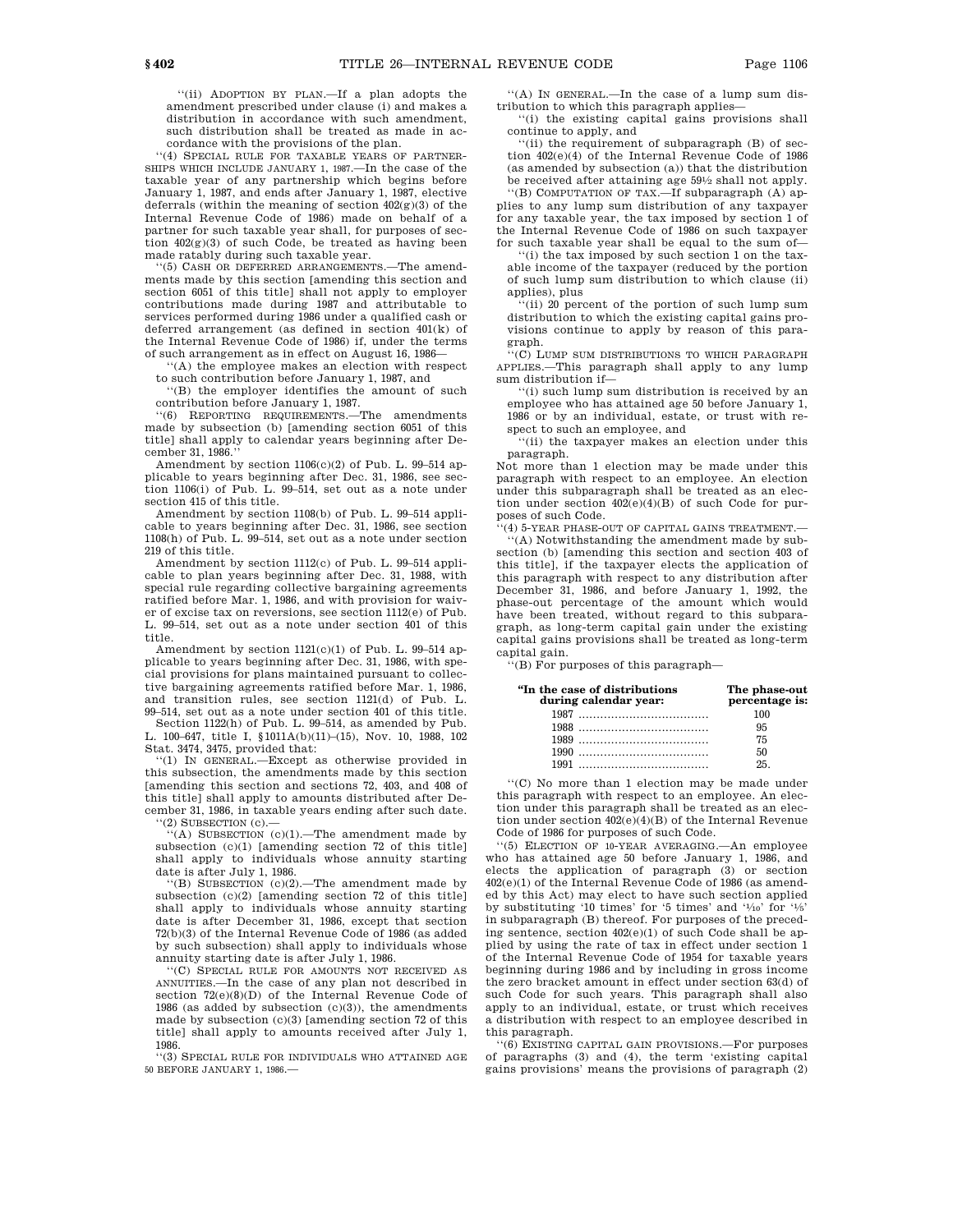of section 402(a) of the Internal Revenue Code of 1954 (as in effect on the day before the date of the enactment of this Act [Oct. 22, 1986]) and paragraph (2) of section 403(a) of such Code (as so in effect).

''(7) SUBSECTION (d).—The amendments made by subsection (d) [amending section 403 of this title] shall apply to taxable years beginning after December 31, 1985.

''(8) FROZEN DEPOSITS.—The amendments made by subsection (e)(2) [amending this section and section 408 of this title] shall apply to amounts transferred to an employee before, on, or after the date of the enactment of this Act [Oct. 22, 1986], except that in the case of an amount transferred on or before such date, the 60-day period referred to in section 402(a)(5)(C) of the Internal Revenue Code of 1986 shall not expire before the 60th day after the date of the enactment of this Act.

''(9) SPECIAL RULE FOR STATE PLANS.—In the case of a plan maintained by a State which on May 5, 1986, permitted withdrawal by the employee of employee contributions (other than as an annuity), section 72(e) of the Internal Revenue Code of 1986 shall be applied—

''(A) without regard to the phrase 'before separation from service' in paragraph (8)(D), and

''(B) by treating any amount received (other than as an annuity) before or with the 1st annuity payment as having been received before the annuity starting date.''

Amendment by section  $1852(a)(5)(A)$ ,  $(b)(1)-(7)$ ,  $(c)(5)$ of Pub. L. 99–514 effective, except as otherwise provided, as if included in the provisions of the Tax Reform Act of 1984, Pub. L. 98–369, div. A, to which such amendment relates, see section 1881 of Pub. L. 99–514, set out as a note under section 48 of this title.

Section  $1854(f)(4)(C)$  of Pub. L. 99-514, as amended by Pub. L. 100–647, title I, §1011(c)(6)(C), Nov. 10, 1988, 102 Stat. 3458, provided that: ''The amendments made by paragraph (2) [amending this section] shall apply to any transaction occurring after December 31, 1984, except that in the case of any transaction occurring before the date of the enactment of this Act [Oct. 22, 1986], the period under which proceeds are required to be invested under section 402(j) of the Internal Revenue Code of 1954 [now 1986] (as added by paragraph (2)) shall not end before the earlier of 1 year after the date of such transaction or 180 days after the date of the enactment of this Act.''

Section 1875(c)(1)(B) of Pub. L. 99–514 provided that: ''The amendments made by subparagraph (A) [amending this section] shall apply to distributions after the date of the enactment of this Act [Oct. 22, 1986]. Such amendments shall apply also to distributions after 1983 and on or before the date of the enactment of this Act to individuals who are not 5-percent owners (as defined in section  $402(a)(5)(F)(ii)$  of the Internal Revenue Code of 1954 [now 1986] (as amended by this paragraph)).''

Amendment by section  $1898(a)(2)$ ,  $(3)$ ,  $(c)(7)(A)(i)$ ,  $(e)$ of Pub. L. 99–514 effective as if included in the provision of the Retirement Equity Act of 1984, Pub. L. 98–397, to which such amendment relates, except as otherwise provided, see section 1898(j) of Pub. L. 99–514, set out as a note under section 401 of this title.

Amendment by section  $1898(c)(1)(\mathrm{\bf A})$  of Pub. L. 99–514 applicable to payments made after Oct. 22, 1986, see section  $1898(c)(1)(C)$  of Pub. L. 99-514, set out as a note under section 72 of this title.

Amendment by Pub. L. 99–272 effective Jan. 1, 1986, with certain exceptions, see section 11019 of Pub. L. 99–272, set out as a note under section 1341 of Title 29, Labor.

#### EFFECTIVE DATE OF 1984 AMENDMENTS

Amendment by section 204 of Pub. L. 98–397 effective Jan. 1, 1985, and amendment by section 207 of Pub. L. 98–397 applicable to plan years beginning after Dec. 31, 1984, except as otherwise provided, see sections 302 and 303 of Pub. L. 98–397, set out as a note under section 1001 of Title 29, Labor.

Amendment by section  $491(d)(9)$ – $(11)$  of Pub. L.  $98-369$ applicable to obligations issued after Dec. 31, 1983, see section 491(f)(1) of Pub. L. 98–369, set out as a note under section 62 of this title.

Section 491(f)(2) of Pub. L. 98–369 provided that: ''The amendment made by subsection (c) [amending this section and section 405 of this title] shall apply to redemptions after the date of the enactment of this Act [July 18, 1984] in taxable years ending after such date.''

Section 522(e) of Pub. L. 98–369, as amended by Pub. L. 99–514, title XVIII, §1852(b)(9), Oct. 22, 1986, 100 Stat. 2867, provided that: ''The amendments made by this section [amending this section and sections 403, 408, and 409 of this title] shall apply to distributions made after the date of the enactment of this Act [July 18, 1984], in taxable years ending after such date.

Section  $713(c)(4)$  of Pub. L.  $98-369$ , as added by Pub. L. 99–514, title XVIII, §1875(c)(2), Oct. 22, 1986, 100 Stat. 2894, provided that: ''The amendment made by paragraph (3) [amending this section] shall apply to distributions after July 18, 1984.''

Amendment by section 1001(b)(3) of Pub. L. 98–369 applicable to property acquired after June 22, 1984, and before Jan. 1, 1988, see section 1001(e) of Pub. L. 98–369, set out as a note under section 166 of this title.

#### EFFECTIVE DATE OF 1983 AMENDMENT

Amendment by Pub. L. 97–448 effective, except as otherwise provided, as if it had been included in the provision of the Economic Recovery Tax Act of 1981, Pub. L. 97–34, to which such amendment relates, see section 109 of Pub. L. 97–448, set out as a note under section 1 of this title.

#### EFFECTIVE DATE OF 1981 AMENDMENT

Amendment by section 311(b)(2), (3)(A), (c) of Pub. L. 97–34, applicable to taxable years beginning after Dec. 31, 1981, see section 311(i)(1) of Pub. L. 97–34, set out as a note under section 219 of this title.

Section 314(c)(2) of Pub. L. 97–34 provided that: ''The amendment made by paragraph (1) [amending this section] shall apply to taxable years beginning after December 31, 1981.''

#### EFFECTIVE DATE OF 1980 AMENDMENTS

Section 2(b) of Pub. L. 96–608, as amended by Pub. L. 99–514, §2, Oct. 22, 1986, 100 Stat. 2095, provided that:

''(1) IN GENERAL.—The amendment made by subsection (a) [amending this section] shall apply to payments made in taxable years beginning after December 31, 1978.

''(2) TRANSITIONAL RULE.—In the case of any payment made before January 1, 1982, in a taxable year beginning after December 31, 1978, which is treated as a qualifying rollover distribution (as defined in section  $402(a)(5)(D)(i)$  of the Internal Revenue Code of 1986 [formerly I.R.C. 1954]) by reason of the amendment made by subsection (a), the applicable period specified in section  $402(a)(5)(C)$  of such Code shall not expire before the close of December 31, 1981.''

Amendment by Pub. L. 96–222 effective, except as otherwise provided, as if it had been included in the provisions of the Revenue Act of 1978, Pub. L. 95–600, to which such amendment relates, see section 201 of Pub. L. 96–222, set out as a note under section 32 of this title.

#### EFFECTIVE DATE OF 1978 AMENDMENT

Amendment by section 101(d) of Pub. L. 95–600 effective with respect to taxable years beginning after Dec. 31, 1978, see section 101(f)(1) of Pub. L. 95–600, set out as a note under section 1 of this title.

Amendment by section 135(b) of Pub. L. 95–600 applicable to plan years beginning after December 31, 1979, see section  $135(c)(1)$  of Pub. L. 95–600, set out as a note under section 401 of this title.

Section 157(h)(3)(A) of Pub. L. 95–600, as amended by Pub. L. 96–222, title I, §101(a)(14)(A), Apr. 1, 1980, 94 Stat. 204, provided that: ''The amendments made by this subsection [amending this section and section 408 of this title] shall apply to payments made in taxable years beginning after December 31, 1977.''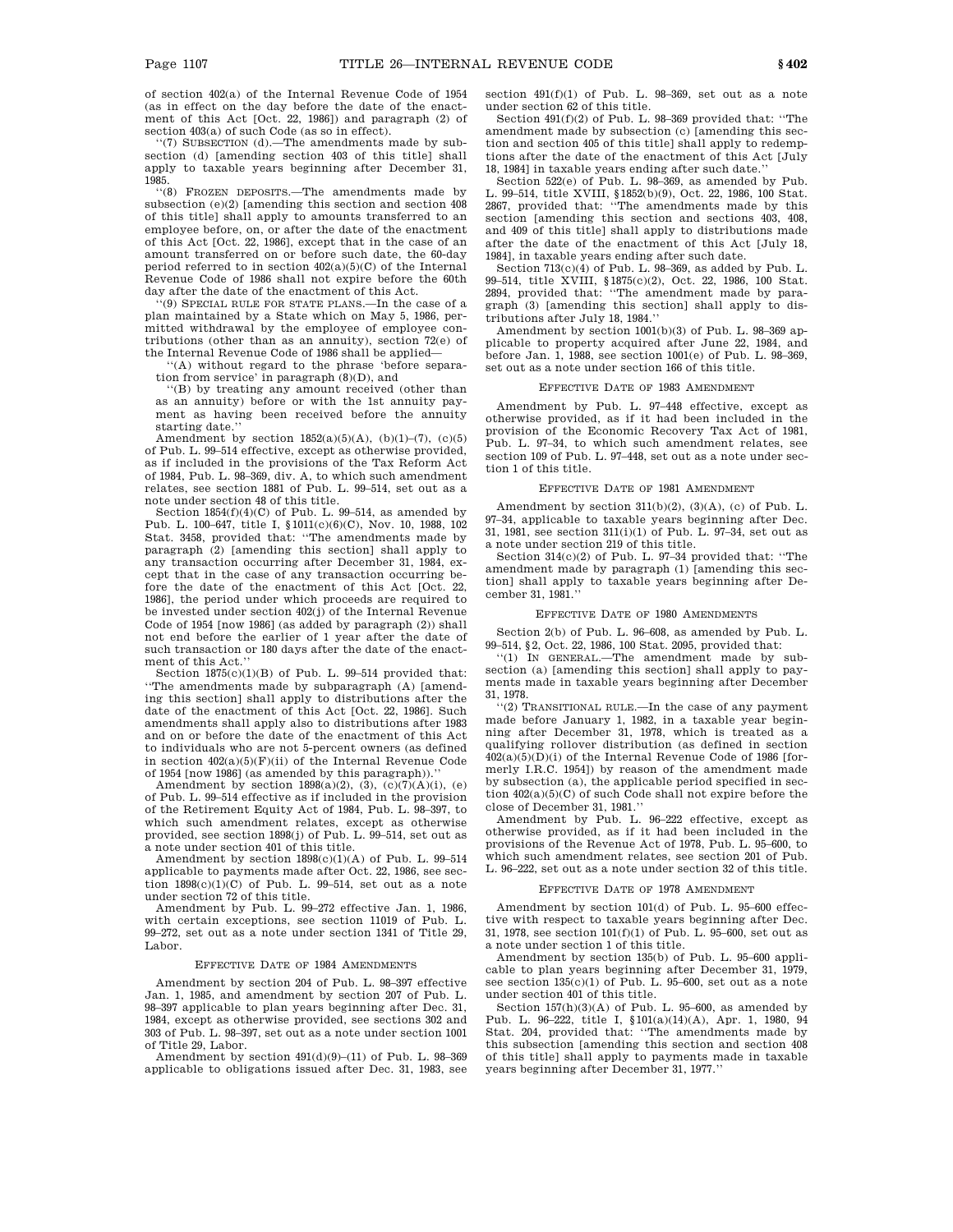section] shall apply to qualifying rollover distributions (as defined in section  $402(a)(5)(D)(i)$  of the Internal Revenue Code of 1986 [formerly I.R.C. 1954]) completed after December 31, 1978, in taxable years ending after such date.'

Section  $157(g)(4)$  of Pub. L. 95–600 provided that: "The amendments made by this subsection [amending this section and sections 403 and 408 of this title] shall apply to lump-sum distributions completed after December 31, 1978, in taxable years ending after such date.''

#### EFFECTIVE DATE OF 1978 AMENDMENT; CERTAIN ROLLOVERS VALIDATED

Section 4(d) of Pub. L. 95–458, as amended by Pub. L. 99–514, §2, Oct. 22, 1986, 100 Stat. 2095, provided that:

''(1) IN GENERAL.—The amendments made by subsections (a), (b), and (c) [amending this section and section 403 of this title] shall apply with respect to taxable years beginning after December 31, 1974.

''(2) VALIDATION OF CERTAIN ATTEMPTED ROLLOVERS.— If the taxpayer—

''(A) attempted to comply with the requirements of section  $402(a)(5)$  or  $403(a)(4)$  of the Internal Revenue Code of 1986 [formerly I.R.C. 1954] for a taxable year beginning before the date of the enactment of this Act, [Oct. 14, 1978], and

''(B) failed to meet the requirements of such section that all property received in the distribution be transferred,

such section (as amended by this section) shall be applied by treating any transfer of property made on or before December 31, 1978, as if it were made on or before the 60th day after the day on which the taxpayer received such property. For purposes of the preceding sentence, a transfer of money shall be treated as a transfer of property received in a distribution to the extent that the amount of the money transferred does not exceed the highest fair market value of the property distributed during the 60-day period beginning on the date on which the taxpayer received such property.''

#### EFFECTIVE DATE OF 1977 AMENDMENT

Amendment by Pub. L. 95–30 applicable to taxable years beginning after Dec. 31, 1976, see section 106(a) of Pub. L. 95–30, set out as a note under section 1 of this title.

#### EFFECTIVE DATE OF 1976 AMENDMENTS

Section 1402(b)(1) of Pub. L. 94–455 provided that the amendment made by that section is effective with respect to taxable years beginning in 1977.

Section 1402(b)(2) of Pub. L. 94–455 provided that the amendment made by that section is effective with respect to taxable years beginning after Dec. 31, 1977.

Section 1512(b) of Pub. L. 94–455 provided that: ''The amendment made by this section [amending this section] shall apply to distributions and payments made after December 31, 1975, in taxable years beginning after such date.''

Section 1901(a)(57)(C)(ii) of Pub. L. 94–455 provided that: ''The amendment made by clause (i) [amending this section] shall apply with respect to distributions or payments made after December 31, 1973, in taxable years beginning after such date.''

Amendment by Pub. L. 94–267 applicable with respect to payments made to an employee on or after July 4, 1974, see section 1(e) of Pub. L. 94–267, set out as a note under section 401 of this title.

#### EFFECTIVE DATE OF 1974 AMENDMENT

Section  $2002(i)(3)$  of Pub. L. 93-406, as amended by Pub. L. 99–514, §2, Oct. 22, 1986, 100 Stat. 2095, provided that: ''The amendments made by subsection (g)(5) and (6) [amending this section and section 403 of this title] shall apply on and after the date of enactment of this Act [Sept. 2, 1974] with respect to contributions to an employees' trust described in section 401(a) of the Internal Revenue Code of 1986 [formerly I.R.C. 1954] which is exempt from tax under section 501(a) of such Code or an annuity plan described in section 403(a) of such Code.''

Section 2005(d) of Pub. L. 93–406 provided that: ''The amendments made by this section [amending this section and sections 46, 50A, 56, 62, 72, 101, 122, 403, 405, 406, 407, 871, 877, 901, 1304, and 1348 of this title] shall apply only with respect to distributions or payments made after December 31, 1973, in taxable years beginning after such date.''

### EFFECTIVE DATE OF 1969 AMENDMENT

Amendment by section 321(b)(1) of Pub. L. 91–172 applicable with respect to contributions made and premiums paid after Aug. 1, 1969, see section 321(d) of Pub. L. 91–172, set out as an Effective Date note under section 83 of this title.

Section 515(d) of Pub. L. 91–172 provided that: ''The amendments made by this section [amending this section and sections 72, 403, 405, 406, 407 and 1304 of this title] shall apply to taxable years ending after December 31, 1969.''

#### EFFECTIVE DATE OF 1964 AMENDMENT

Amendment by section  $221(c)(1)$  of Pub. L. 88-272 applicable to taxable years ending after Dec. 31, 1963, see section 221(e) of Pub. L. 88–272, set out as a note under section 421 of this title.

Amendment by section 232(e)(1)–(3) of Pub. L. 88–272 applicable to taxable years beginning after Dec. 31, 1963, see section  $232(g)$  of Pub. L. 88–272, set out as a note under section 5 of this title.

#### EFFECTIVE DATE OF 1962 AMENDMENT

Amendment by Pub. L. 87–792 applicable to taxable years beginning after Dec. 31, 1962, see section 8 of Pub. L. 87–792, set out as a note under section 22 of this title.

#### EFFECTIVE DATE OF 1960 AMENDMENT

Section 3 of Pub. L. 86–437 provided that: ''The amendments made by this Act [amending this section and section 871 of this title] shall apply only with respect to taxable years beginning after December 31, 1959.''

#### REGULATIONS

Secretary of the Treasury or his delegate to issue before Feb. 1, 1988, final regulations to carry out amendments made by section 1112 of Pub. L. 99–514, see section 1141 of Pub. L. 99–514, set out as a note under section 401 of this title.

#### SAVINGS PROVISION

For provisions that nothing in amendment by Pub. L. 101–508 be construed to affect treatment of certain transactions occurring, property acquired, or items of income, loss, deduction, or credit taken into account prior to Nov. 5, 1990, for purposes of determining liability for tax for periods ending after Nov. 5, 1990, see section 11821(b) of Pub. L. 101–508, set out as a note under section 45K of this title.

#### CLARIFICATION OF DISQUALIFICATION RULES RELATING TO ACCEPTANCE OF ROLLOVER CONTRIBUTIONS

Section 1509 of Pub. L. 105–34 provided that: ''The Secretary of the Treasury or his delegate shall clarify that, under the Internal Revenue Service regulations protecting pension plans from disqualification by reason of the receipt of invalid rollover contributions under section 402(c) of the Internal Revenue Code of 1986, in order for the administrator of the plan receiving any such contribution to reasonably conclude that the contribution is a valid rollover contribution it is not necessary for the distributing plan to have a determination letter with respect to its status as a qualified plan under section 401 of such Code.''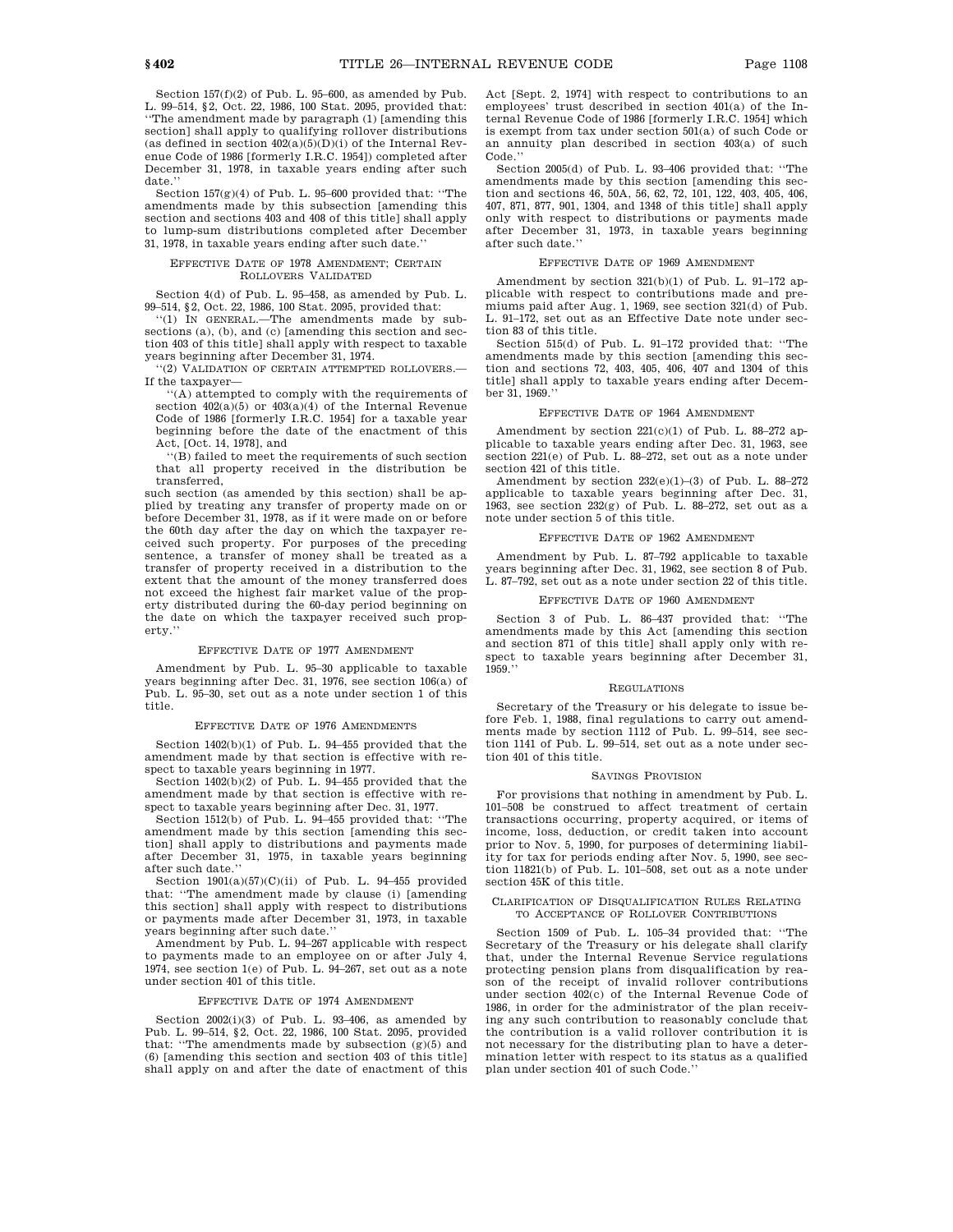#### MODEL EXPLANATION

Section 521(d) of Pub. L. 102–318 provided that: ''The Secretary of the Treasury or his delegate shall develop a model explanation which a plan administrator may provide to a recipient in order to meet the requirements of section 402(f) of the Internal Revenue Code of 1986.''

#### INCORPORATION BY REFERENCE OF SUBSECTION (g) LIMITATIONS

Section 1011(c)(10) of Pub. L. 100–647 provided that: ''Notwithstanding any other provision of law, a plan may incorporate by reference the dollar limitations under section 402(g) of the Internal Revenue Code of 1986.''

#### APPLICABILITY OF SUBSECTION  $(a)(5)(F)(ii)$

Section 1011A(a)(5) of Pub. L. 100–647 provided that: ''Section  $402(a)(5)(F)(ii)$  of the Internal Revenue Code of 1954 shall not apply to distributions after October 22, 1986, and before the 1st taxable year beginning after 1986 which are attributable to benefits which accrued before January 1, 1985.''

#### APPLICABILITY OF SUBSECTION  $(a)(5)(D)(i)(II)$

Section 1011A(b)(4)(E) of Pub. L. 100–647 provided that: "Section  $402(a)(5)(D)(i)(II)$  of the 1986 Code (as in effect after the amendment made by subparagraph (A)) shall not apply to distributions after December 31, 1986, and before March 31, 1988.''

ELECTION TO TREAT CERTAIN LUMP SUM DISTRIBU-TIONS RECEIVED DURING 1987 AS RECEIVED DURING 1986

Section 1124 of Pub. L. 99–514, as amended by Pub. L. 100–647, title I, §1011A(d), Nov. 10, 1988, 102 Stat. 3476, provided that:

''(a) IN GENERAL.—If an employee dies, separates from service, or becomes disabled before 1987 and an individual, trust, or estate receives a lump-sum distribution with respect to such employee after December 31, 1986, and before March 16, 1987, on account of such death, separation from service, or disability, then, for purposes of the Internal Revenue Code of 1986, such individual, estate, or trust may treat such distribution as if it were received in 1986.

''(b) SPECIAL RULE FOR TERMINATED PLAN.—In the case of an individual, estate, or trust who receives with respect to an employee a distribution from a terminated plan which was maintained by a corporation organized under the laws of the State of Nevada, the principal place of business of which is Denver, Colorado, and which filed for relief from creditors under the United States Bankruptcy Code on August 28, 1986, the individual, estate, or trust may treat a lump sum distribution received from such plan before June 30, 1987, as if it were received in 1986.

''(c) LUMP SUM DISTRIBUTION.—For purposes of this section, the term 'lump sum distribution' has the meaning given such term by section  $402(e)(4)(A)$  of the Internal Revenue Code of 1986, without regard to subparagraph (B) or (H) of section 402(e)(4) of such Code.''

#### PLAN AMENDMENTS NOT REQUIRED UNTIL JANUARY 1, 1998

For provisions directing that if any amendments made by subtitle D [§§1401–1465] of title I of Pub. L. 104–188 require an amendment to any plan or annuity contract, such amendment shall not be required to be made before the first day of the first plan year beginning on or after Jan. 1, 1998, see section 1465 of Pub. L. 104–188, set out as a note under section 401 of this title.

#### PLAN AMENDMENTS NOT REQUIRED UNTIL JANUARY 1, 1994

For provisions directing that if any amendments made by subtitle B [§§521–523] of title V of Pub. L. 102–318 require an amendment to any plan, such plan amendment shall not be required to be made before the first plan year beginning on or after Jan. 1, 1994, see section 523 of Pub. L. 102–318, set out as a note under section 401 of this title.

#### PLAN AMENDMENTS NOT REQUIRED UNTIL JANUARY 1, 1989

For provisions directing that if any amendments made by subtitle A or subtitle C of title XI [§§1101–1147 and 1171–1177] or title XVIII [§§1800–1899A] of Pub. L. 99–514 require an amendment to any plan, such plan amendment shall not be required to be made before the first plan year beginning on or after Jan. 1, 1989, see section 1140 of Pub. L. 99–514, as amended, set out as a note under section 401 of this title.

#### TREATMENT OF CERTAIN DISTRIBUTIONS FROM QUALIFIED TERMINATED PLAN

Section 551 of Pub. L. 98–369, as amended by Pub. L. 99–514, §2, Oct. 22, 1986, 100 Stat. 2095, provided that: ''(a) IN GENERAL.—For purposes of the Internal Reve-

nue Code [of] 1986 [formerly I.R.C. 1954], if—

'(1) a distribution was made from a qualified terminated plan to an employee on December 16, 1976, and on January 6, 1977, such employee transferred all of the property received in such distribution to an individual retirement account (within the meaning of section 408(a) of such Code) established for the benefit of such employee, and

 $(2)$  the remaining balance to the credit of such employee in such qualified terminated plan was distributed to such employee on January 21, 1977, and all the property received by such employee in such distribution was transferred by such employee to such individual retirement account on January 21, 1977,

then such distributions shall be treated as qualifying rollover distributions (within the meaning of section  $402(a)(5)$  of such Code) and shall not be includible in the gross income of such employee for the taxable year in which paid.

''(b) QUALIFIED TERMINATED PLAN.—For purposes of this section, the term 'qualified terminated plan' means a pension plan—

''(1) with respect to which a notice of sufficiency was issued by the Pension Benefit Guaranty Corporation on December 2, 1976, and

''(2) which was terminated by corporate action on February 20, 1976.

''(c) REFUND OR CREDIT OF OVERPAYMENT BARRED BY STATUTE OF LIMITATIONS.—Notwithstanding section 6511(a) of the Internal Revenue Code of 1986 or any other period of limitation or lapse of time, a claim for credit or refund of overpayment of the tax imposed by such Code which arises by reason of this section may be filed by any person at any time within the 1-year period beginning on the date of enactment of this Act [July 18, 1984]. Sections 6511(b) and 6514 of such Code shall not apply to any claim for credit or refund filed under this subsection within such 1-year period.''

#### TRANSITIONAL RULE IN CASE OF ROLLOVER CONTRIBUTIONS TO EMPLOYEE TRUSTS OR ANNUITIES

Section  $157(h)(3)(B)$  of Pub. L. 95–600, as amended by Pub. L. 96–222, title I, §101(a)(14)(A), (D), Apr. 1, 1980, 94 Stat. 204, 205; Pub. L. 99–514, §2, Oct. 22, 1986, 100 Stat. 2095, provided that: ''In the case of any payment made during 1978 which is described in section  $402(a)(5)(A)$  or  $403(a)(4)(A)$  of the Internal Revenue Code of 1986 [formerly I.R.C. 1954] by reason of the amendments made by this subsection [amending sections 402 and 408 of this title], the applicable period specified in section 402(a)(5)(C) of such Code (or in the case of an individual retirement annuity, such section as made applicable by section  $403(a)(4)(B)$  of such code) shall not expire before the close of December 31, 1980.''

#### TRANSITIONAL RULES RELATING TO PERIOD FOR ROLLOVER CONTRIBUTION

Section 1(d) of Pub. L. 94–267, as amended by Pub. L. 99–514, §2, Oct. 22, 1986, 100 Stat. 2095, provided that: